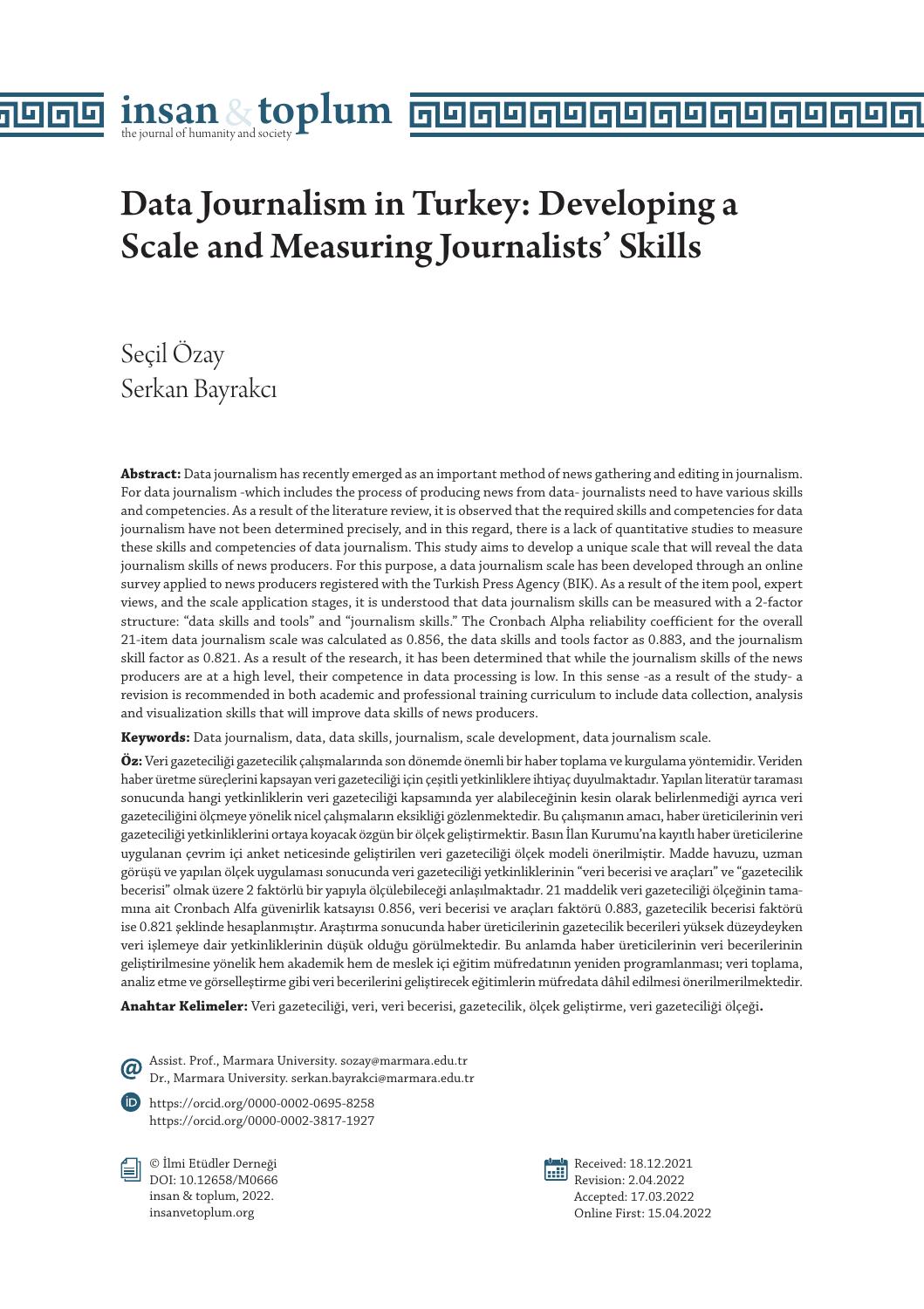#### Introduction

There have been discussions on the effects of technology on journalism for a long time. Nowadays, the facilitating effect of technical developments in journalism is felt as a transformative effect. This transformative effect is evident from its publication style to its content and even distribution. This study aims to determine the skills and competencies of journalists working in the field of data journalism, which is expected to have an important place in the future of the journalism profession as news stories gathering, making methods, and to measure journalists' knowledge on data journalism.

It is frequently discussed within the relevant literature of this field that data journalism emerges as an important method in ensuring the principles of democracy. In particular, transparency and accountability are presented as important principles in contemporary societies. To ensure these principles, information and documents must be accessible. From this perspective, the concepts become important such as open, accessible, available, comprehensible and usable data. To operate the principles -referred to above- in the field of journalism, the basis of data journalism is composed by placing the data in a form which can be easily found in order to be usable, accessible and understandably presented for those who want to analyze it. In studies on data journalism, it is noteworthy that data journalism will be an effective tool within the terms of functioning principles in the contemporary understanding of democracy.

A significant part of studies in the literature has been carried out to define data journalism and to identify its implementation principles. In studies conducted in Turkey and globally, the interview method is generally used as a data collection tool. In those studies, defining data journalism is indicated as the main purpose. In addition, there are survey studies to understand the perception of data journalism by media professionals. In the survey studies, discussion topics include the views of media workers about data journalism and certain structural obstacles to data journalism. In studies focusing on the relationship between data and journalism, it is attempted to understand the place and importance of data journalism as a professional practice among other news gathering and writing methods by making semi-structured interviews with journalists who produce data news in the field. In the literature, there is no objective scale about what kind of skills and competencies journalists should possess for data journalism. Therefore, the "Data Journalism Scale" which has been developed in this study is considered to be important as a quantitative study that directly measures the skills of journalists producing data news. It is anticipated that this scale will contribute to the data collection that will be a guiding source for future studies.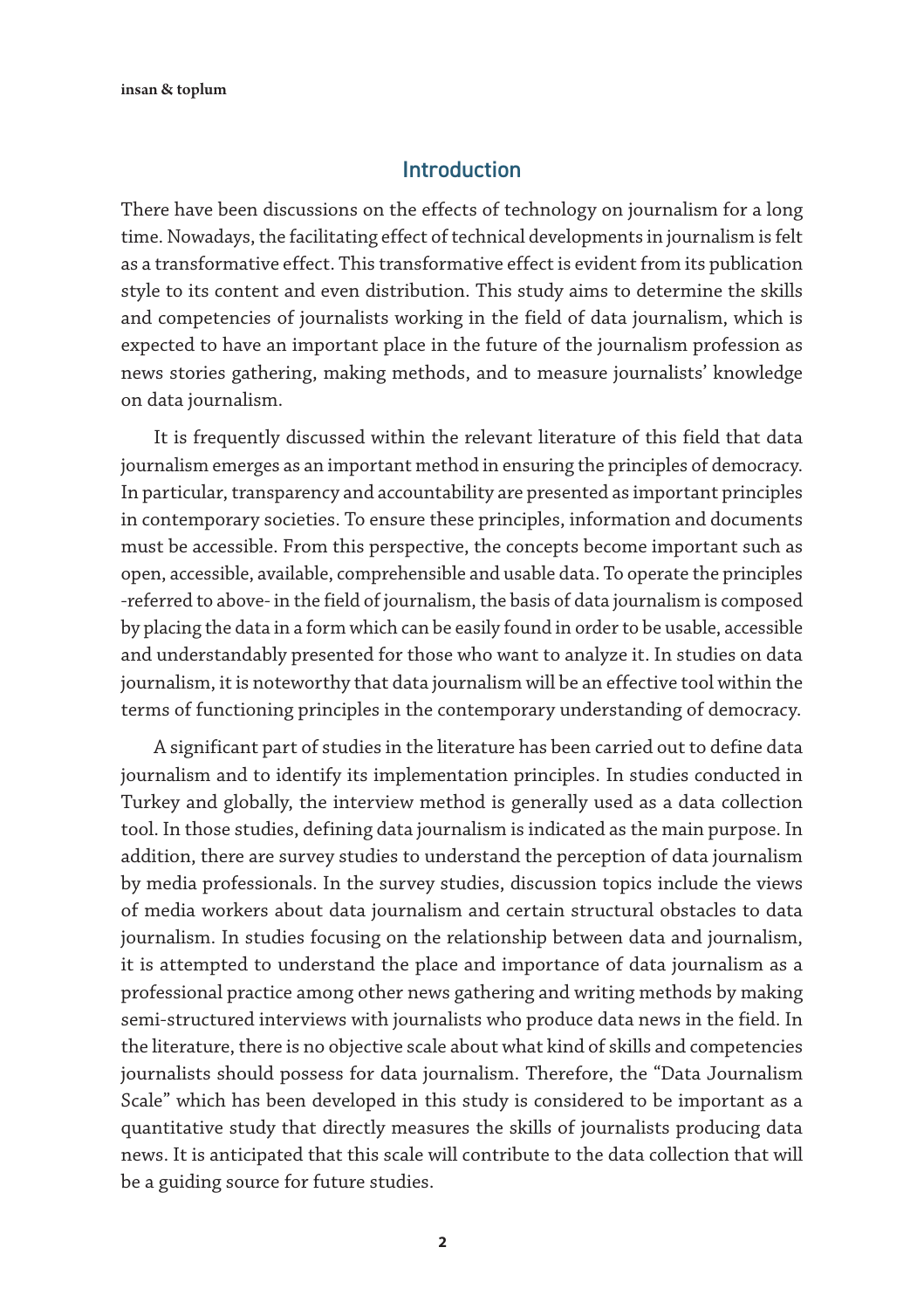In the relevant literature, it is claimed in many national and international studies that there are deficiencies in the field of data journalism, it is emphasized that there should be an improvement in the technical skills of journalists. However, these findings have not been obtained through reliable and valid scales but are limited to open-ended interviews or literature review. In this context, no study has been found on data journalism skills in either articles or theses. These shortcomings are addressed in this study.

#### Theoretical Framework

#### Data Journalism

Data journalism, in its most general sense, is a form of news production that aims to create understandable and informative content with the help of data. There have been discussions about the role of data journalism in news gathering and editing. While there are opinions on this subject that argue that data journalism cannot be defined as journalism, on the contrary, those who see data journalism as a new method and an important development in journalism advocate for data journalism.

There are several studies in the literature that view data journalism as one of the investigative journalism methods (Lück & Schultz, 2019, p. 94; Appelgren & Nygren, 2014, p. 395). From this point of view, if data journalism is an investigative journalism method, it is necessary to answer the question of why such a conceptual separation is made. "Investigative journalism is defined as original reporting on events/problems that were previously unknown or undesirable for the society" (Aucoin, 2007, p. 7). Data journalism, which serves a similar purpose, is carried out to present to the public by processing data that will not attract attention at the first glance but is important in terms of social benefit. Through data journalism, there is a transition from a type of journalism in which words are processed to a new type in which numerical, visual, and textual data are processed, analyzed, and narrated. Bounegru, Chambers, and Gray (2012, p. 22) defines data journalism as a newly developing storytelling form that differs from traditional journalism in terms of its working methods with data analysis, programming, and visualization techniques. It also draws attention to the active role of data in the entire journalistic workflow. Nowadays, it becomes a necessity for journalists to acquire new skills for data journalism, which is preferred by international news organizations such as The Guardian and The New York Times. Studies on this subject focus on questions to explain what data journalism is and define the qualifications it requires. As Bounegru, Chambers, and Gray (2012) claimed in the book of Data Journalism Handbook, the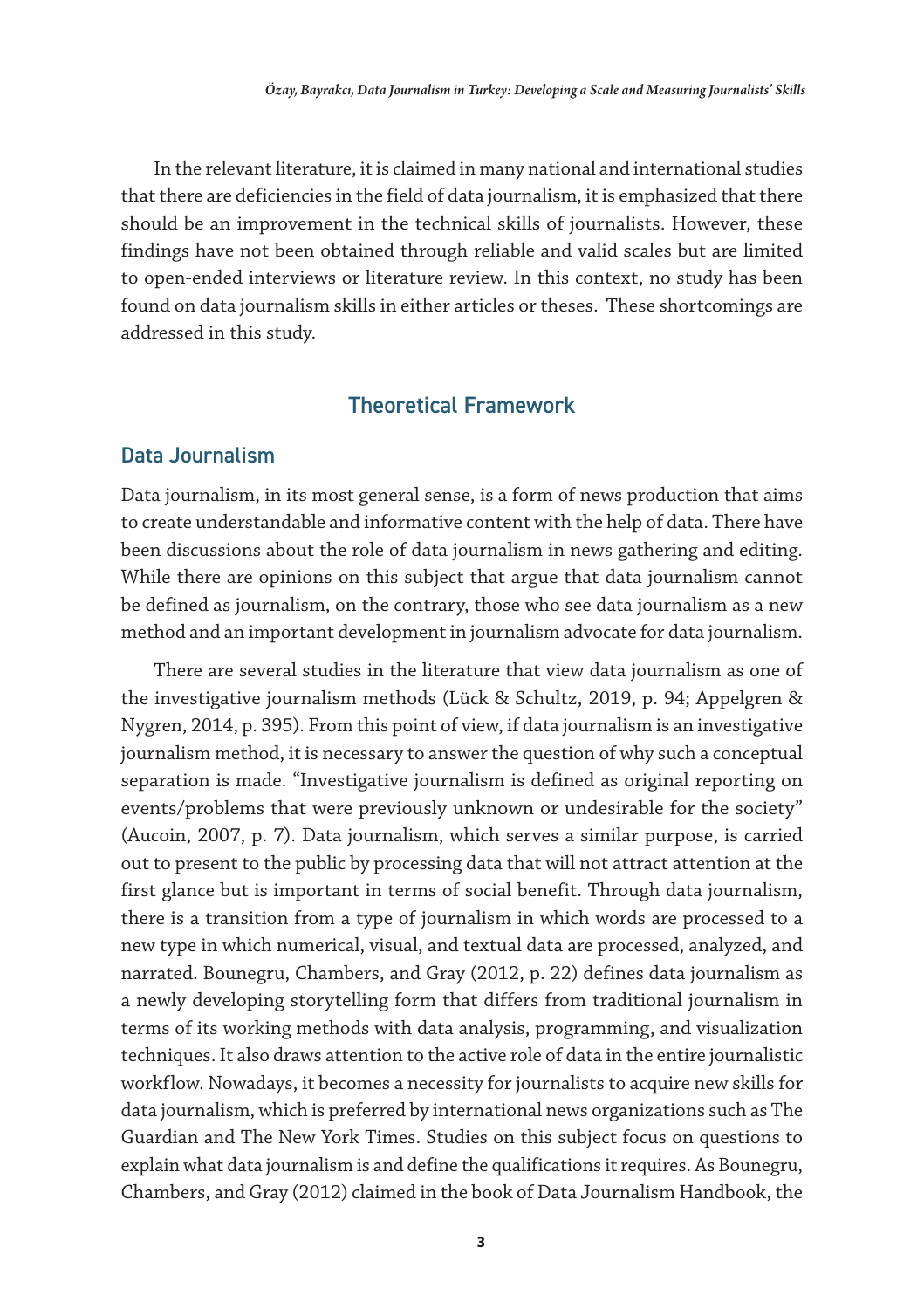use of data in the texts of news has been presented every time from the beginning of the journalism profession till today. However, accepting data journalism as a field shows parallelism with the easy accessibility of data in the digital environment and the development of software that processes this data.

Holovaty (2006) emphasizes in his study that there is a need for change in the websites of the newspapers and draws attention to how the data is seen by the media institutions and how the data should be evaluated. The discussions that started after Tim Berners-Lee's assessment in 2010 that data analysis will shape the future of journalism have been influential in the emergence of the idea that states and institutions should open their data more (Arthur, 2010). The concepts of "open data" and "open government", which are frequently heard today, have been used for the first time in these discussions. As a result of these discussions, the Open Government Partnership was established in 2011 that also includes campaigns and training related to data journalism. A year before these developments, the Guardian established the Datablog, where the first studies that can be called data journalism were initiated. This initiative of The Guardian started with the visualization of the data in PDF format by making it analyzable which was regularly published by the government and politicians. The Guardian's efforts were on the agenda in a short period and these expenditures continue to be updated and published today. Rinsdorf and Boers (2016, p. 1) in their study defined data journalism as "… a new way of news reporting that gains insights about relevant societal trends by analyzing open datasets using (semi)automated methods to detect meaningful patterns in the data structure". Based on this definition and considering The Guardian's implementation, it is seen that data journalism can be evaluated as a process. Data journalism is a multidimensional method that brings together numbers, words, images, infographics, news narratives, and design into a coherent whole (Weber, 2017). In other words, data journalism aims to reveal the story in the data and this story -which is revealed by processing the data- is presented through data visualization aimed at the attention of the audience or readers. Data visualization has an important role in data journalism. Wibke, Engebretsen, and Mennedy (2018). In addition, there is news prepared entirely based on the text. Therefore, accessing and processing data skills and the basic skills of journalism are needed to sustain data journalism.

When data journalism samples are examined in detail, it is apparent that typical data visualizations are created by utilizing graphs, charts, maps, or some of them collectively. At this point, it is important to consider the terms "data story" and "data visualization" as different stages of data journalism. This terminological distinction is noted in the study of Veglis and Bratsas (2017). "The process of extracting useful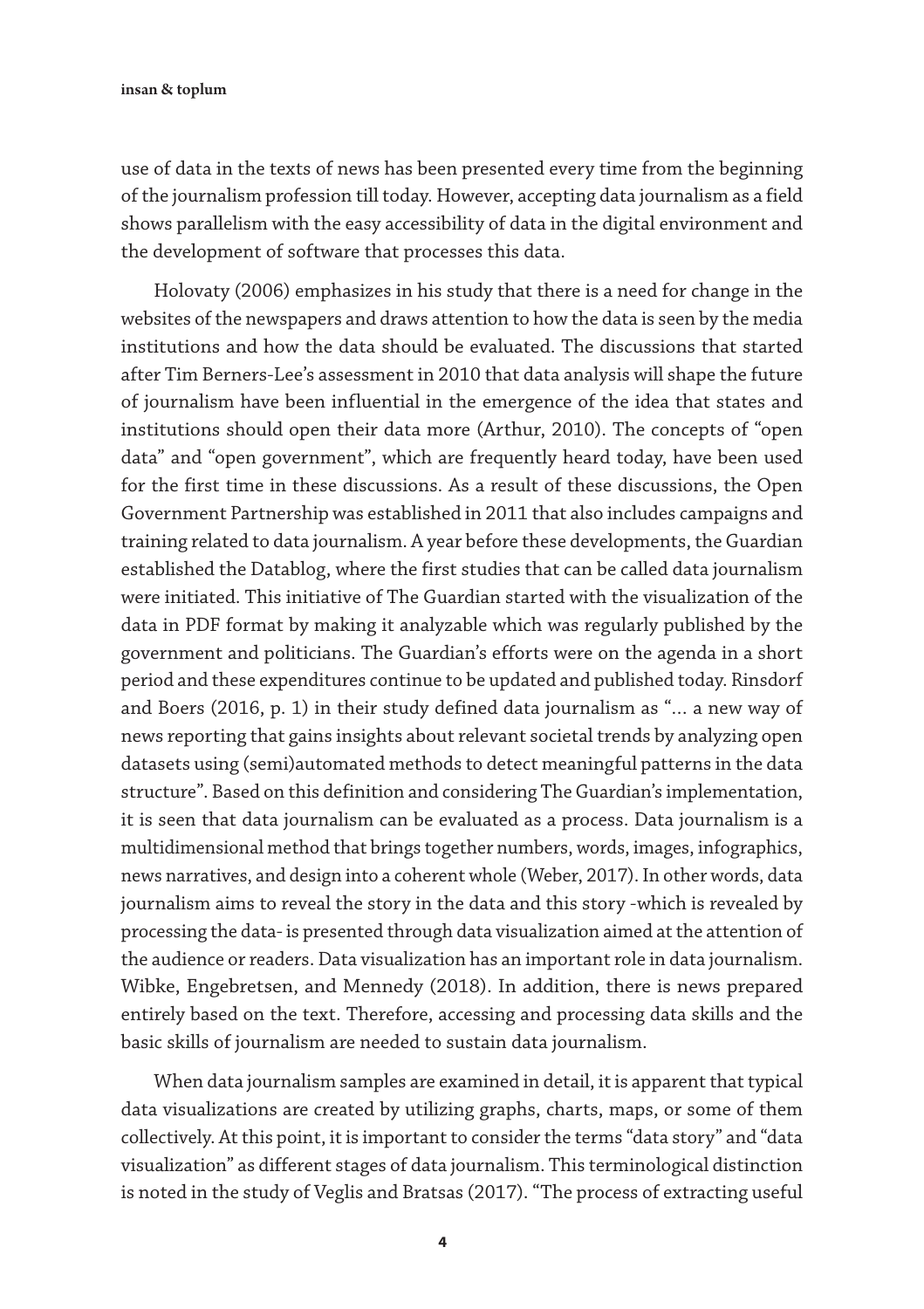information from data and writing articles based on that information by embedding visualizations (in some cases interactive) into articles that help readers understand the significance of the story or allow them to pinpoint data about them."

A large number of international publishers use artificial intelligence to tag digital texts, create automated content and reformat the texts. On the other hand, as technology shapes the future of journalism, the need for qualified and experienced journalists becomes more evident. Technological developments create a need for willing correspondents who can adapt to the changes in this sector. In particular, artificial intelligence applications facilitate the work of journalists in collecting and analyzing data sets. With the Lynx Insight application in 2018, Reuters introduced a tool for journalists to collect and analyze data on this issue for journalists. However, no matter how technology advances, basic journalism skills such as accessing sources, analyzing data, and determining whether the topics are newsworthy can only be carried out by journalists.

Even if data is processed, the journalist must interpret the data, put it into context, and add information for the data to turn into news. News is a significant information tool and social need in democratic societies. The news contributes to the processing and circulation of information. The creation of a healthy public opinion in democratic societies depends on the healthy functioning of this circulation (Girgin, 2008, p. 145). Considering the body of available data, it is clear that texts or data that do not provide intelligibility and clarity -which are the primary features of news- cannot serve to inform, which is one of the main functions of journalism.

While formatting and editing the newsworthy events, it should be taken care to ensure that the news has a meaning as a whole, as well as words and sentences. After a topic is covered in the form of news, the information should be given in a way that does not require another question (Girgin & Özay, 2013, p. 16). Data technologies should be seen as a functional tool for journalism in the editing of the news; however, collecting data and presenting the data as infographics is not enough to consider journalism. Journalism will be actualized by processing this data, making it meaningful, and presenting it to the reader.

The data does not make sense on its own, therefore it is important to handle, process, analyze and transform it into information, and finally, the stages of revealing knowledge through research, learning, and observation is important. Processing all these steps from the perspective of journalism brings us to the concept of data journalism. In this context, data journalism with its most basic definition means the work of examining large-scale data sets that are independent or interconnected, analyzing and comprehending the points between the connections in the datasets,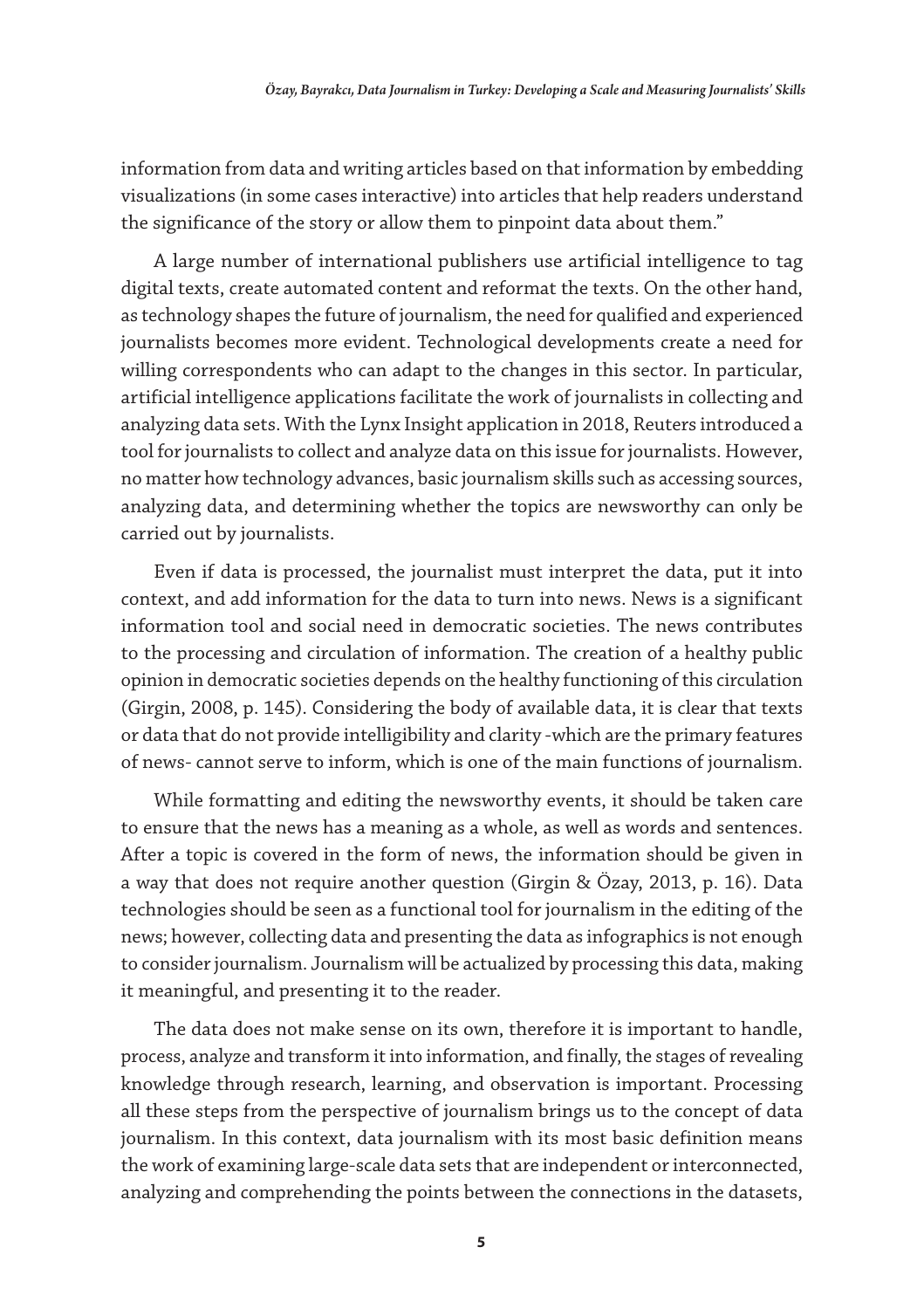and making a story out of the data as a result of all these processes (Aslan, Bayrakçı, & Küçükvardar, 2016).

Data journalism includes the stages of "collecting" data, and then "filtering", "visualizing" and "storytelling". During the data collection phase, the journalist can use available on-hand data sets or can also set up their own data sets if needed. Journalists at the data collection stage benefit from CSV, XLS, PDF files, indexed databases, search engines such as School of Data, and websites that provide official or private data. In the filtering stage, collected data is cleaned and sorted using software such as Spreadsheet, LibreOffice, Microsoft Excel, OpenRefine, Data Wrangling, CometDocs, and Mr. Data Converter. Then, the filtered and cleaned data is visualized with the help of Google Charts, Google Maps, Silk.co, TableauPublic, ManyEyes, FusionCharts, Gephi so that the reader can understand more easily and create catchy content. In the storytelling stage, conclusions are drawn and conveyed that will help the readers to understand and interpret the visualizations (Genel, Sayar & Sayar, 2018, p. 73-84).

Furuncu's (2019) dissertation titled "Data Journalism in the Context of News Production Practices: The Approach of Journalists to Data Journalism in Turkey", which is a comprehensive study on data journalism in Turkey, Furuncu (2019) discussed the implementation stages of this process in data journalism in detail. Basing the study on Niles' (2009) research, she explains the stages of data journalism as: "Gathering information: Examining documents, talking to sources, using visualizations. Distilling information: Deciding which stage of information is important and interrelated. Presenting Information: Publishing the information in the news format".

In data journalism, news includes stages such as "obtaining, collecting, verifying, cleaning up, analyzing and displaying data". The details of these stages are described as follows in the "Data Journalism Handbook" (Bounegru, Chambers, & Gray, 2012).

- 1. Obtaining Data Set: Getting data, accessing data.
- 2. Cleaning Up Data: Identifying and removing irrelevant and redundant data.
- 3. Data Visualization-Statistics: Extracting statistics from data and trying to make sense of it through tables, graphs, maps, etc.
- 4. Analyzing & Interpreting: The process of making analysis and interpretations from the visuals after the visualization process of the data is completed.
- 5. Document Insights: Making inferences from the obtained documents.
- 6. Story: Creating stories for news editing according to the results obtained.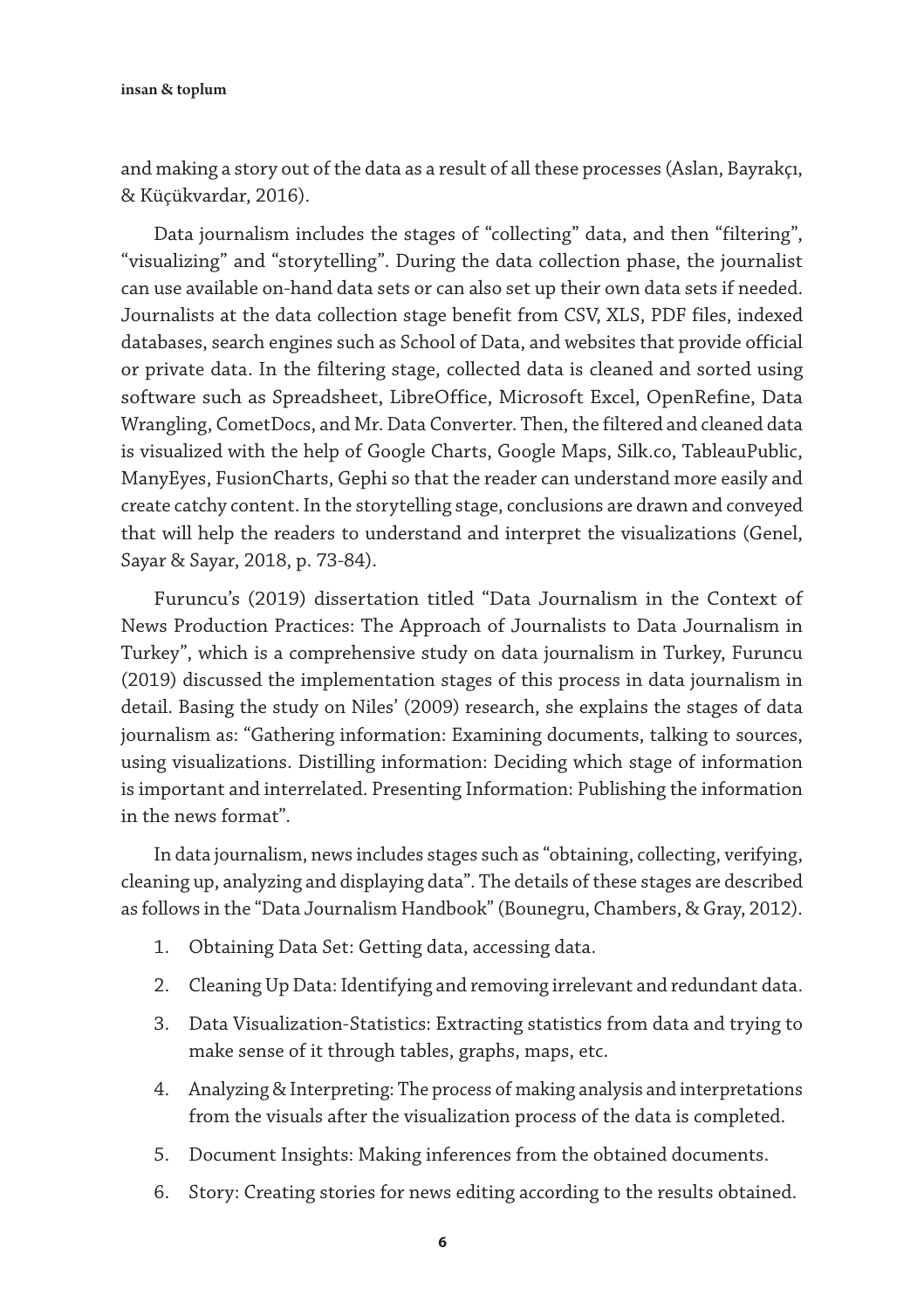- 7. Information (Story) Visualization: Visualization of information in a way that the public can easily understand.
- 8. Application Design: Providing readers with the opportunity to examine the data behind the news (story).

These differences regarding data journalism cause the data journalist to be defined in different ways (Aslan, Bayrakçı, & Küçükvardar, 2016). A data journalist can also be defined as the person who filters the information in thousands of files and conveys it to the readers, or the person who knows code in the news centers, analyzes thousands of data sets, and understands programs. Similarly, Narmanlıoğlu (2021, p. 49) attributes "multiple expertise" to the feature that distinguishes data journalism from other types of journalism to the need for and highlights the need for skills which include connecting data journalism with journalism skills, information literacy, statistical knowledge to analyze data with, and visual design to visualize news stories obtained from data.

Simon Rogers -the data editor of The Guardian- claims that data journalism has a wide range from visualizations to long articles and concludes that the common aspects of these two different editing methods are that they are based on numbers and statistics and aim to make a story out of it (Felle, 2016). It is also necessary to draw attention to the effect of the internet at that point. Journalists can find data online and use the vast majority of tools and programs online to clean up, analyze and create accurate visualizations. In addition, the internet environment creates a distribution channel for journalists and becomes a suitable area for "open journalism" as a new concept. An important aspect of open journalism is "crowdsource," where readers are asked to contribute to the data collection process when journalists cannot otherwise find the data (Rogers, 2013). At the same time, those who read the news on the internet are also included in the news by contributing with comments. In the process, data journalism has made readers a part of the process by exposing data and encouraging them to search and find "something new from the news" (Rogers, 2013). Therefore, it should be accepted as a vital journalism technique in terms of providing interaction, which is one of the key aspects of journalism today. Academic studies on this subject have focused on the skills and qualifications required for data journalism. However, quantitative studies are needed to identify common skills in data journalism as a journalism method.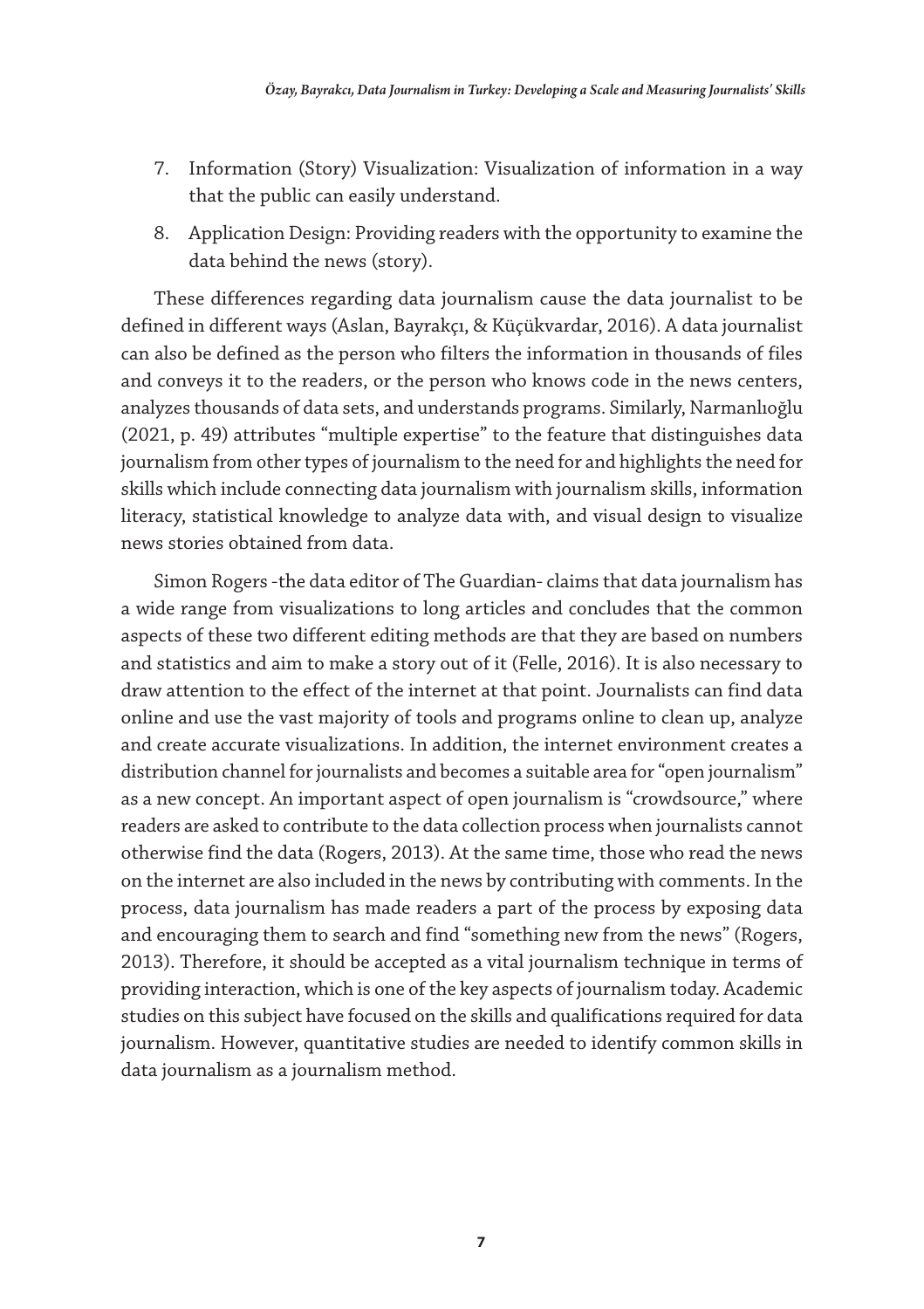#### Research

#### Method

This research aims to make a valid and reliable scale development study to measure news producers' data journalism skills. Survey research -one of the quantitative research approaches- is applied in this study which includes a Likert-type scale study. In survey studies, data is collected from the sample at once and the characteristics of the universe are attempted to be revealed (Fraenkel & Wallen, 2011, p. 394).

In this study, the information form and the scale form developed within this research are used as data collection tools to obtain information about news producers' gender, level of education, work field, and professional experience.

#### Study Group and Sampling Method

In this research the initial draft form of the scale has been applied to 324 news producers who are beneficiaries of the Turkish Press Agency, the state body responsible for regulating publicly funded advertisements in the media (Basın İlan Kurumu, 2020). In the draft form -which is distributed using the online survey method- missing data and outliers are not included in the analysis then the process has been carried out using data collected from 304 participants.

Criterion sampling -one of the purposive sampling methods- is used for selecting the participants in the study. In criterion sampling, participants are expected to have various qualifications related to the problem (Büyüköztürk, Akgün, Karadeniz, Demirel, & Çakmak, 2021, p. 91; Fraenkel & Wallen, 2011, p. 100; Etikan, Musa, & Alkassim, 2016, p. 3). Since the participants in this study are required to be news producers, the link to the draft form of the scale was sent via email to the members of the press registered in the database of the Turkish Press Agency (BİK), and volunteer journalists are asked to fill in the draft form available online. Table 1 presents the demographic information about the study group in various positions such as journalist, reporter, editor, and franchise holder.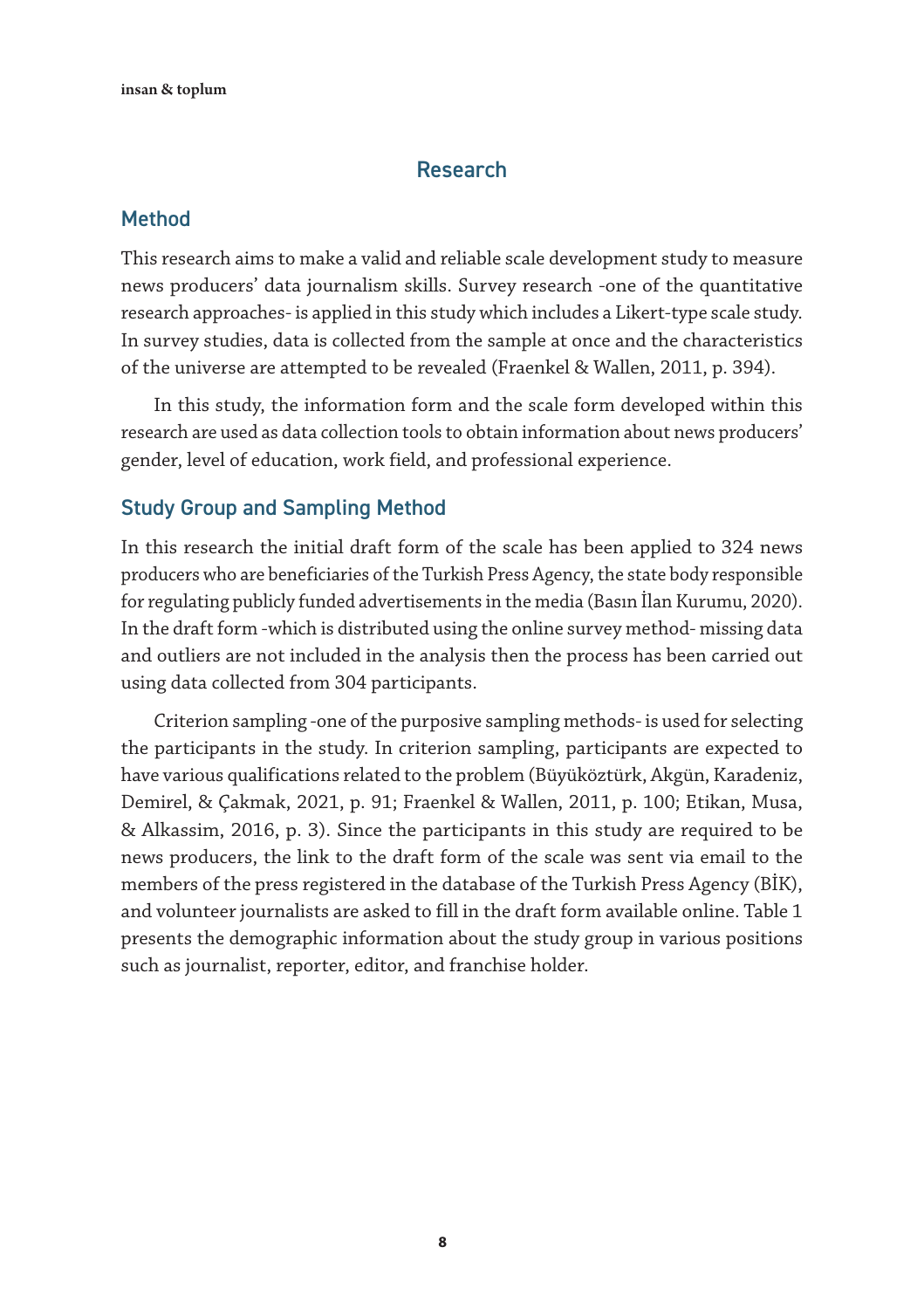#### **Table 1.**

| Variables       | Groups                       | F   | Percentage |
|-----------------|------------------------------|-----|------------|
| Gender          | Female                       |     | 25.7       |
|                 | Male                         | 226 | 74.3       |
|                 | Primary School Graduate      | 8   | 2.6        |
|                 | Secondary School Graduate    | 8   | 2.6        |
|                 | High School/Associate Degree | 134 | 44.7       |
| Education level | Undergraduate Student        | 26  | 8.6        |
|                 | Undergraduate Degree         | 92  | 30.3       |
|                 | Post-graduate Student        | 8   | 2.6        |
|                 | Post-graduate Degree         | 26  | 8.6        |
|                 | 1-5 Year                     | 44  | 14.47      |
|                 | $6-10$ Year                  | 72  | 23.68      |
| Professional    | 11-15 Year                   | 80  | 26.32      |
| Experience      | 15-20 Year                   | 58  | 19.08      |
|                 | 20 and above                 | 50  | 16.45      |
|                 | Total                        | 304 | 100%       |

*Demographic Information of Participants*

When the demographic information of news producers is examined, it is seen that 74.3% (n=226) of the participants are male, and 25.7% of the participants (n=78) are female. According to the BIK 2020 press staff statistics, 4863 of the 7204 are male press workers and 2341 are female press workers (BIK, 2020). In this sense, the ratio of males and females participating in the research shows parallelism with Turkey in general. Considering the education level of the participants, 41.4% (n=126) of the news producers have an undergraduate degree, however, 58.6% (n=178) are not even undergraduates. The majority of the members of the press participating in the research are high school/associate degree graduates, which is also similar to the BİK reports. Finally, when the professional experience of the workers is examined, it is seen that the majority of them have been working in this profession for more than 10 years.

#### Scale Development Process

During the scale development process, the literature was thoroughly reviewed and the theses and research articles on data journalism were examined in detail. It comes out that there is no scale developed for data journalism in Turkish literature. The 9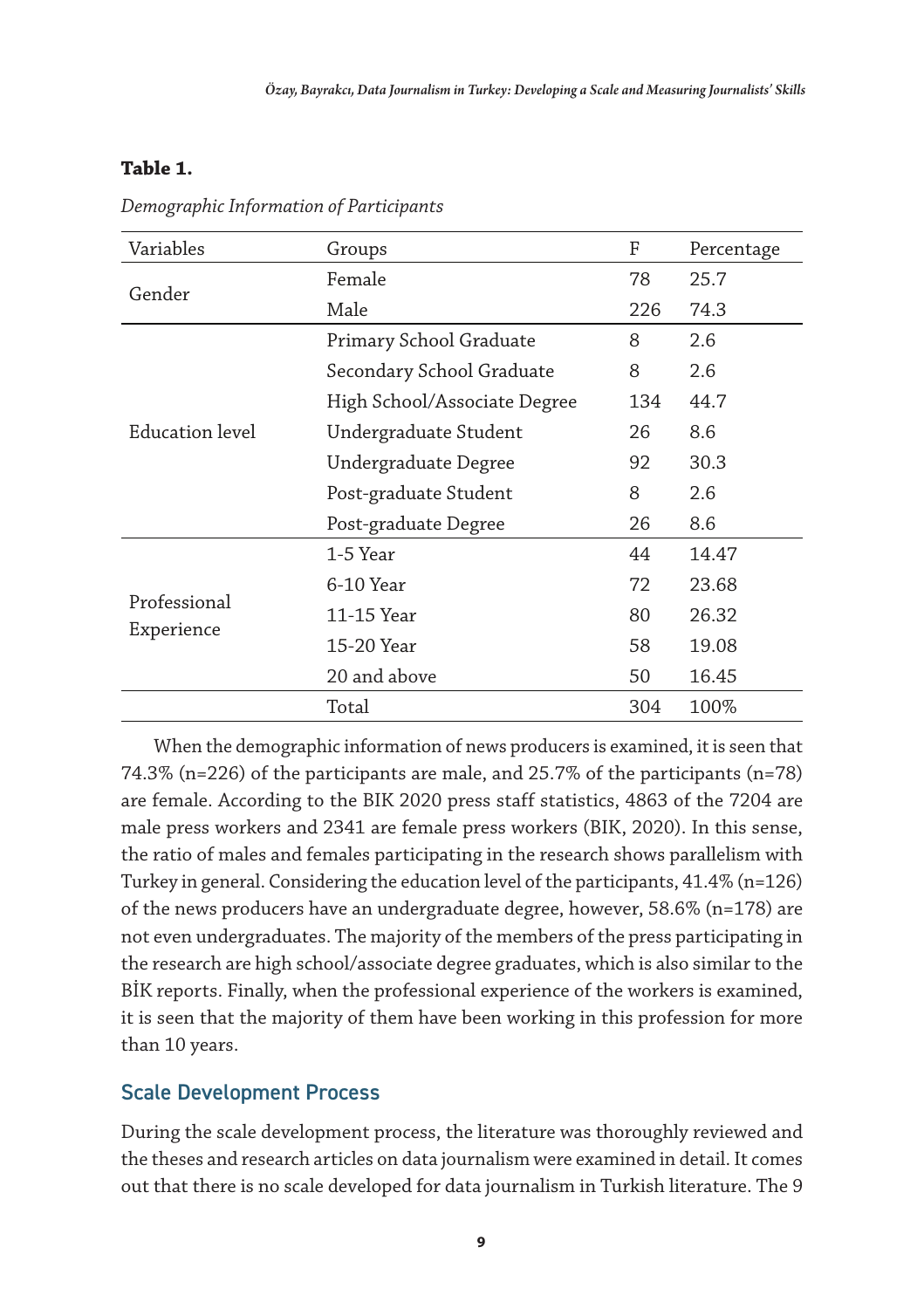insan & toplum

theses on data journalism in the YÖK thesis archive and 11 research articles in the DergiPark academic archive were examined in depth (Oran, 2017; Bayraktar, 2018; Altun, 2019; Nasution, 2019; Koç, 2019; Furuncu, 2019; Çay, 2021; Doğu, 2015; Aslan, Bayrakçı & Küçükvardar, 2016; Narin, Fırat, Fırat & Ayaz, 2017; Erkmen, 2018; Can, Koz & Işık, 2018; Erol & Işıklı, 2019; Seyidov, 2020; Erkmen, 2020; Sütcü & Aslan Öztezcan, 2020; Livberber, 2021; Zinderen, 2019). In general, data journalism was attempted to be explained through literature and samples, data journalism practices were actualized on various news with content analysis, it is observed that the focus was mainly on how data journalism transformed traditional understanding of journalism, the process of data journalism and the importance of infographics and storytelling.

As a result of the in-depth interviews in the studies, it came out that there were deficiencies in this field. It is emphasized there is a need to improve the technical skills of journalists, but these suggestions were not made through reliable and valid scales, but instead through literature review or focus group discussions (Çay, 2021; Sütçü & Aslan Öztezcan, 2020). In this context, there has not been found any quantitative study on data journalism skills in both the research articles and theses. This study has emerged as a result of these shortcomings. In addition, the lack of framework on what data skills are causes deficiencies in systematic data journalism training. When the international literature is examined, it has been observed that there are similar situations as in Turkey. In their research, Ausserhofer, Gutounig, Oppermann, Matiasek, & Goldgruber (2020) conclude that the conceptual framework of data journalism could not be developed in studies conducted before 2016. In addition, they emphasize that the vast majority of studies with data journalism are based on qualitative interviews and content analysis, and there is a lack of quantitative studies such as surveys over data journalism. It has been observed that quantitative studies conducted in this field support previous qualitative research (Palomo, Teruel, & Castilla, 2019; Heravi, 2019; Young, Hermida, & Fulda, 2018). As a result of Heravi and Lorenz's (2020) survey of 181 data journalists enrolled in the Global Data Journalists list, most of the journalists who participated had higher education in journalism. A remarkable majority described themselves as "data journalists.'' Although the research indicated that journalism skills among these journalists are high, there are deficiencies in their data analytics skills and there is also a lack of systematic training.

#### Item Pool and Expert Views

As a result of the literature review, an item pool has been created including 24 items that can be considered as data journalism skills. During item writing, the following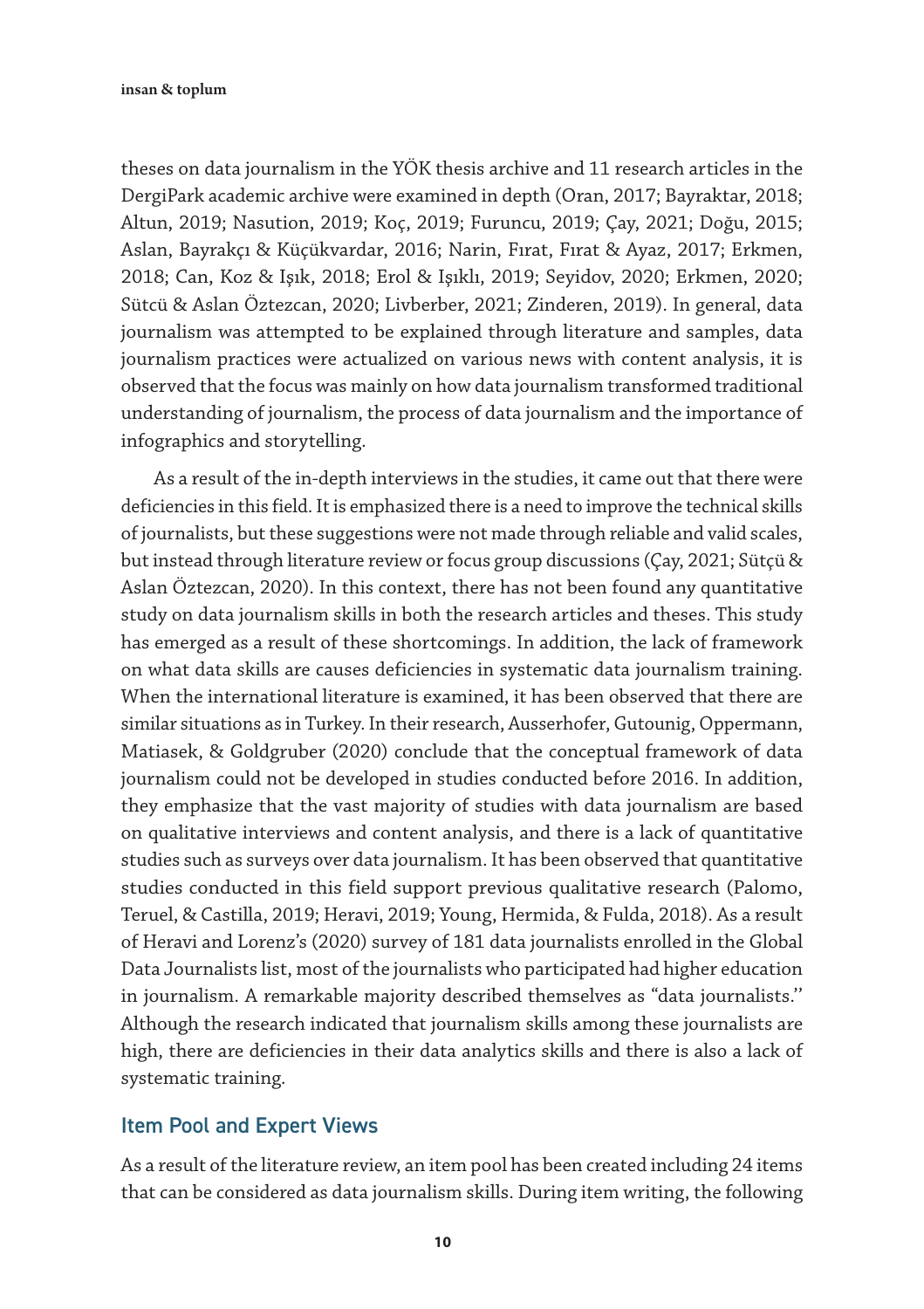research articles have been used, namely the studies of Palomo, Teruel, & Castilla (2019); Heravi (2019); Young, Hermida, & Fulda (2018); Sütçü & Aslan Öztezcan (2020). This item pool has been presented to two academic linguists to evaluate and correct the items such as conformity with spelling rules, clarity, and simplicity of the items. The item pool has been given with the expert evaluation form to 4 academics and 3 journalists for expert views working on data journalism. The expert view is used for content validity and face validity in the study. Content validity is about how much a scale item represents and covers the skill, behavior or attitude to be measured (Büyüköztürk, Akgün, Karadeniz, Demirel, & Çakmak, 2021, p. 122). Davis' (1992) technique is preferred for the evaluation of the expert view about each item and 7 experts made their evaluation for each item ("1=Appropriate", "2=The item should be slightly revised", "3=The item should be reviewed seriously" and "4=The item is inappropriate/should be removed"). In accordance with the Davis' (1992) technique, the "Content Validity Index (CGI)'' for each item is calculated by dividing the number of experts who marked the options "Appropriate" or "The item should be slightly revised" by the total number of experts. It is accepted that items with a CGI value of less than 0.80 should be excluded. In this study, as a result of expert views collected from seven experts, two items are excluded because their CGI values are 0.71<0.80. The CGI value for the overall scale is calculated as 0.90 and this value indicates that the content validity of the item pool is high.

Two items have been removed from the draft form of the scale prepared as a five-point Likert type without reverse scoring, and it has been applied to the news producers who are registered with the Press Agency together with the information form. The validity and reliability of the draft form of the scale have been tested by making factor analysis and reliability analysis on the collected data.

#### Findings

Before starting the factor analysis, missing data and extreme values are removed from the collected data, and analysis is done with the data of 304 journalists. The singularity assumption has been checked considering the item-item correlation values. The correlation between the items should be between 0.30 and 0.80, and it is recommended to remove one because a correlation above 0.80 can refer to the same meaning for two items (Tabachnick & Fidell, 2007, p. 89). As a result of the analysis, since the correlation coefficient between the two items is 0.88, one item has been removed and the analysis has continued with the remaining 21 items.

After item analysis on 21 items, the Cronbach Alpha reliability coefficient of the draft form is found to be 0.882, and there does not exist any item that decreases the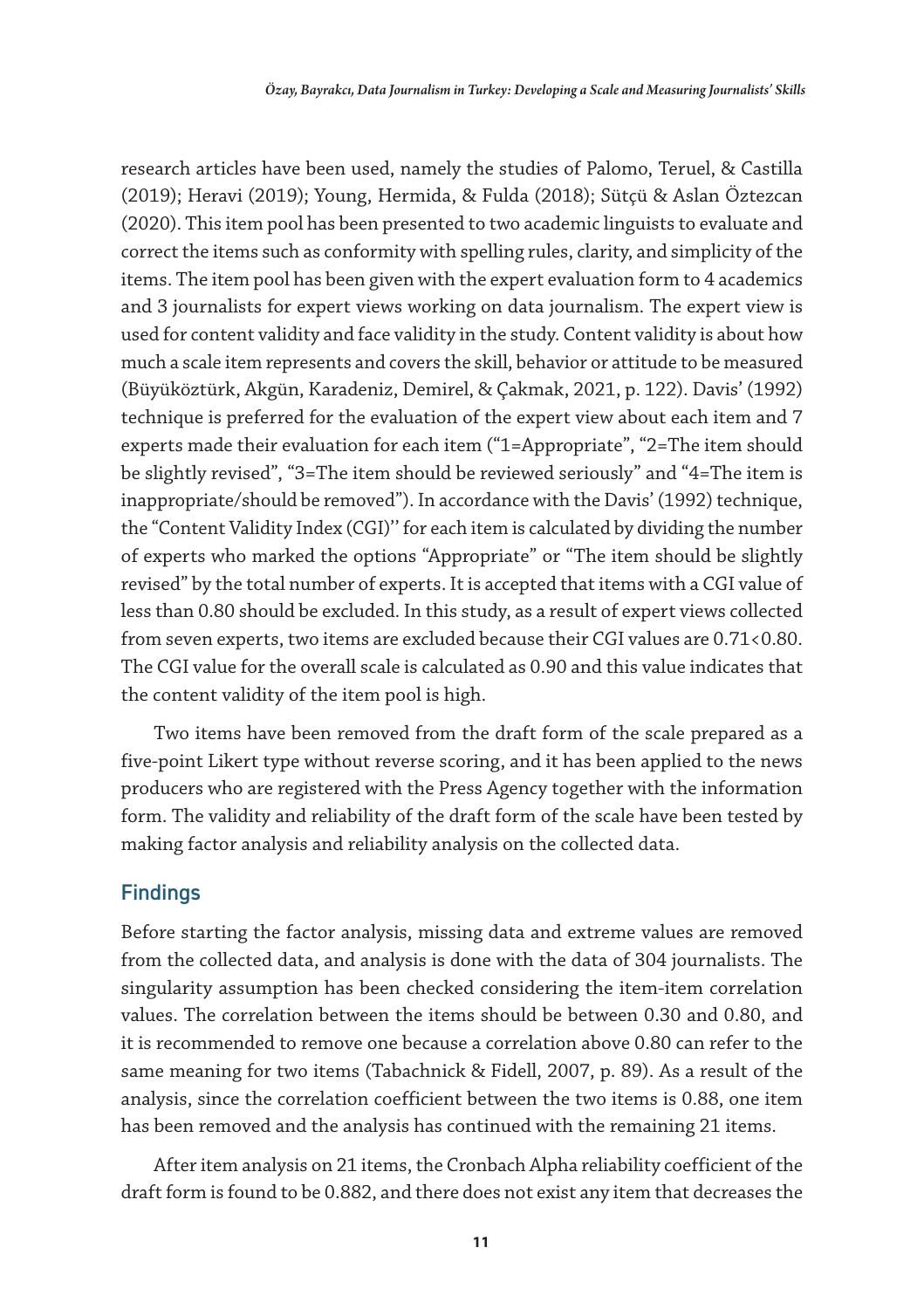reliability coefficient. The item-total correlation values of the items are found to be between 0.656 and 0.309 ( $p<0.01$ ). It is identified that all items have a significant correlation with the total score. To check whether the sample size is suitable for factor analysis, Kaiser-Meyer-Olkin (KMO) and Bartlett Sphericity tests are performed and shown in Table 2.

#### **Table 2.**

*KMO ve Bartlett Sphericity Test*

| Kaiser-Meyer-Olkin (KMO) Sampling Adequacy |                   | 0.831    |
|--------------------------------------------|-------------------|----------|
|                                            | Chi-square        | 1720.919 |
| <b>Bartlett Sphericity Test</b>            | Degree of freedom | 462      |
|                                            |                   | 0.000    |

The KMO value of the draft form of the scale is found to be 0.831. KMO values between 0.80 and 0.90 are considered to be very good for factor analysis (Field, 2009, p. 647). The Bartlett test of sphericity tests the homogeneity of the factors. The significance value of  $p<0.05$  and the KMO value indicate that the data is suitable for factor analysis. Table 3 presents the factor loadings as a result of the principal components analysis performed before the first rotation of the draft form.

#### **Table 3.**

|                |       |          | Factor  |          |        |
|----------------|-------|----------|---------|----------|--------|
| <b>ITEM</b>    | 1     | 2        | 3       | 4        | 5      |
| I17            | 0.754 |          |         |          |        |
| I12            | 0.735 | $-0.351$ |         |          |        |
| I11            | 0.728 | $-0.41$  |         |          |        |
| I10            | 0.727 | $-0.395$ |         |          |        |
| <b>I22</b>     | 0.706 | $-0.467$ |         |          |        |
| <b>I18</b>     | 0.676 |          |         |          |        |
| <b>I9</b>      | 0.64  |          | $-0.37$ |          |        |
| I <sub>5</sub> | 0.635 |          | 0.473   |          |        |
| I13            | 0.573 |          |         |          |        |
| <b>I15</b>     | 0.566 |          | 0.321   | $-0.349$ | 0.326  |
| I16            | 0.497 | 0.392    |         |          | $-0.4$ |
| I7             | 0.427 | 0.373    | 0.377   |          |        |

*Pre-Rotation Factor Analysis Results for the Draft Form of the Scale*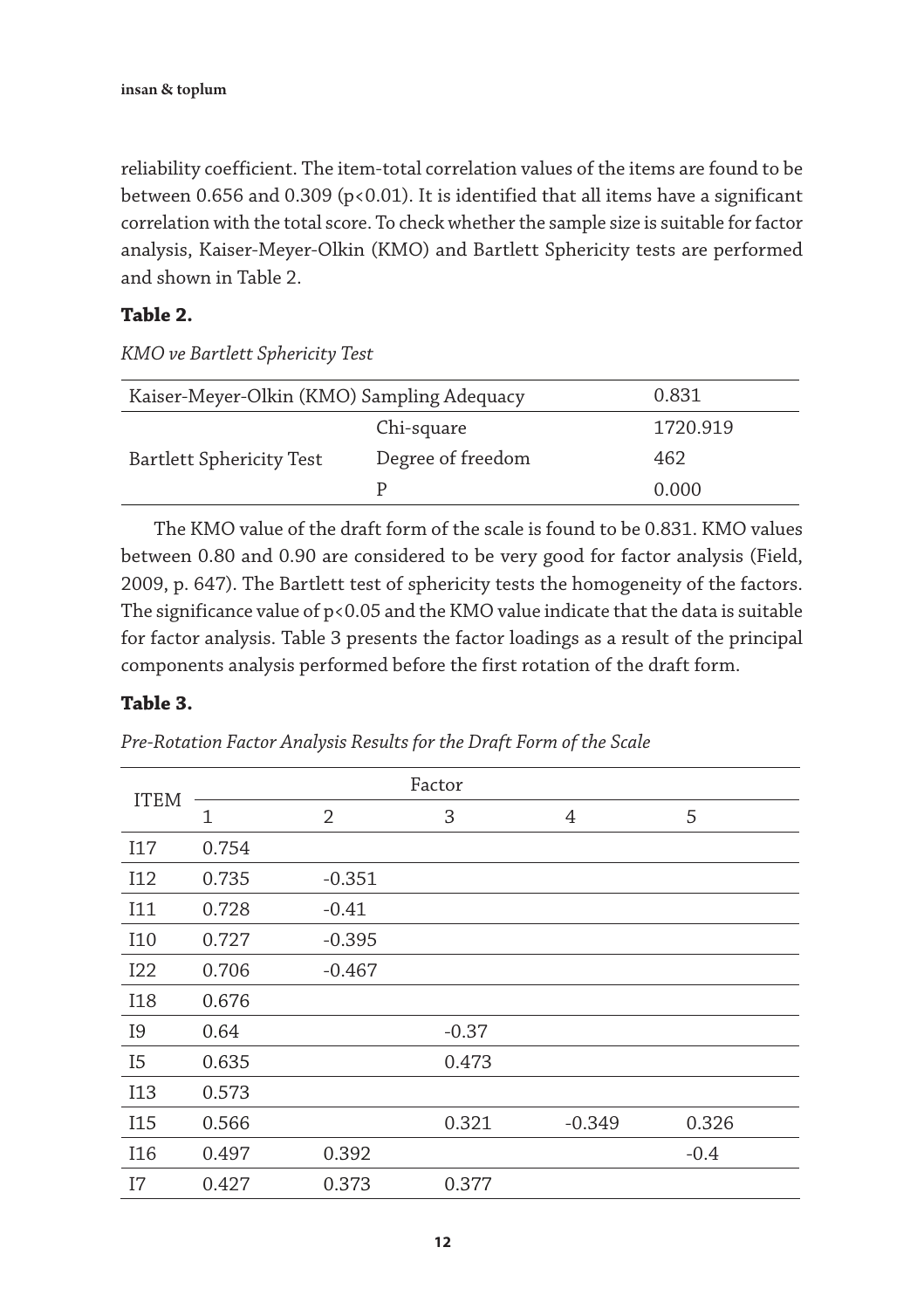| I6              |       | 0.65  |       |          |
|-----------------|-------|-------|-------|----------|
| I3              |       | 0.623 |       |          |
| I14             | 0.394 | 0.61  |       | $-0.329$ |
| I <sub>1</sub>  | 0.35  | 0.607 |       | 0.505    |
| 12              | 0.426 | 0.55  |       |          |
| I21             | 0.388 | 0.433 |       | $-0.428$ |
| I4              | 0.391 | 0.4   |       |          |
| I8              | 0.491 |       | 0.558 |          |
| I <sub>20</sub> |       | 0.554 |       | 0.577    |

As a result of the exploratory factor analysis before the rotation, 5 factors emerged with an eigenvalue greater than 1. It explains 65.179% of the total variance. Table 4 presents the factor loading values as a result of the factor analysis and the explained variance values.

#### **Table 3.**

|  |  |  | Eigenvalues and Explained Variance Obtained from the Scale in the First Analysis |  |  |  |  |
|--|--|--|----------------------------------------------------------------------------------|--|--|--|--|
|  |  |  |                                                                                  |  |  |  |  |

| Factor | Eigenvalue | Variance | Cumulative |
|--------|------------|----------|------------|
|        | 6.539      | 29.722   | 29.722     |
|        | 3.731      | 16.961   | 46.683     |
| 3      | 1.561      | 7.094    | 53.777     |
| 4      | 1.391      | 6.325    | 60.102     |
|        | 1.117      | 5.077    | 65.179     |

The variance values explained as a result of the factor analysis appear as 29.72% for the first factor; 16.96% for the second factor. Since the variance explained by other factors is below 10% and they are not sufficient to explain the latent structure, the scale is accepted as a 2-factorial scale (Özdamar, 2016; Özgenel, Canpolat, & Ekşi, 2019). Since the total variance explained should be high, factor loading values should also be high. It is recommended that the lower limit value should be at least 0.30 for factor loading values (Cokluk, Şekercioğlu, & Büyüköztürk, 2018; Akbulut, 2010; Yurdugül, 2005). If the lower limit is high, the factor loading values of the factors are also high. Therefore, the lower limit for factor loading values in factor analysis is taken as 0.40.

Direct Oblimin is preferred from oblique rotations because there is a relationship between the factors. In the exploratory factor analysis, items are removed which are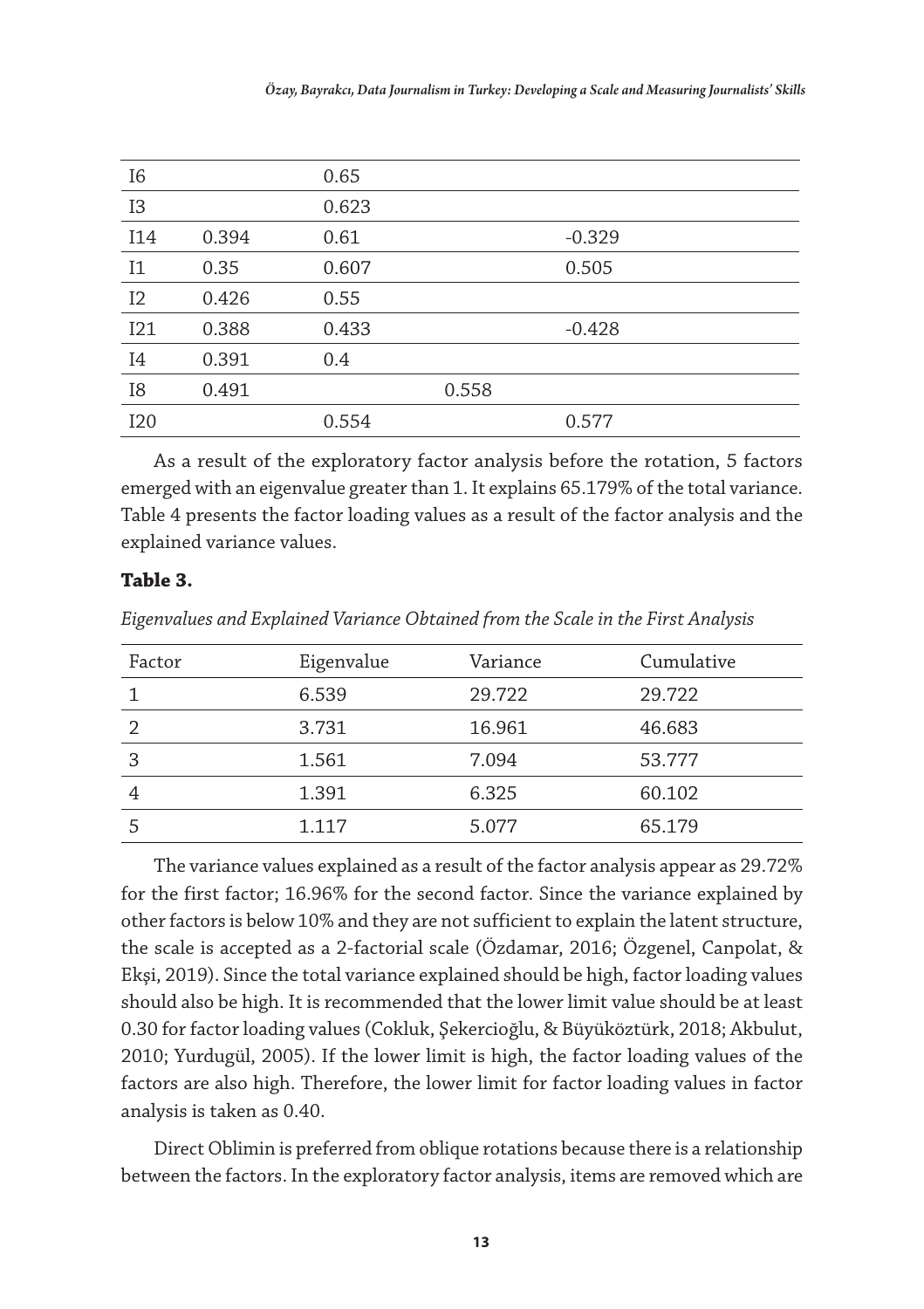included in more than one factor and the items are removed with a common variance value (communalities) below 0.5. The exploratory factor analysis is repeated by removing each item. At the end of the analysis, the eigenvalue of the 2-factor scale with 14-item and the explained variance is given in Table 5 below.

#### **Table 5.**

*Eigenvalues Obtained from the Draft Scale in the Final Analysis and Explained Variance*

| Factor | Eigenvalue | Variance | Cumulative |
|--------|------------|----------|------------|
|        | 5.259      | 30.936   | 30.936     |
|        | 3.360      | 19.765   | 50.701     |

As a result of the analysis, the variances explained by the two factors are found to be 30.93% and 19.76%, and the total variance explained is found to be 50.70%. According to Özdamar (2016), it is sufficient if the total variance explained is above 40% in social sciences. The scree plot in Figure 1 supports that the structure has two factors. It is not considered appropriate to include the third factor because the variance explained by the third factor is below 10% and its eigenvalue is low (Özdamar, 2016; Özgenel, Canpolat, & Ekşi, 2019).



**Figure 1.** *Scree Plot*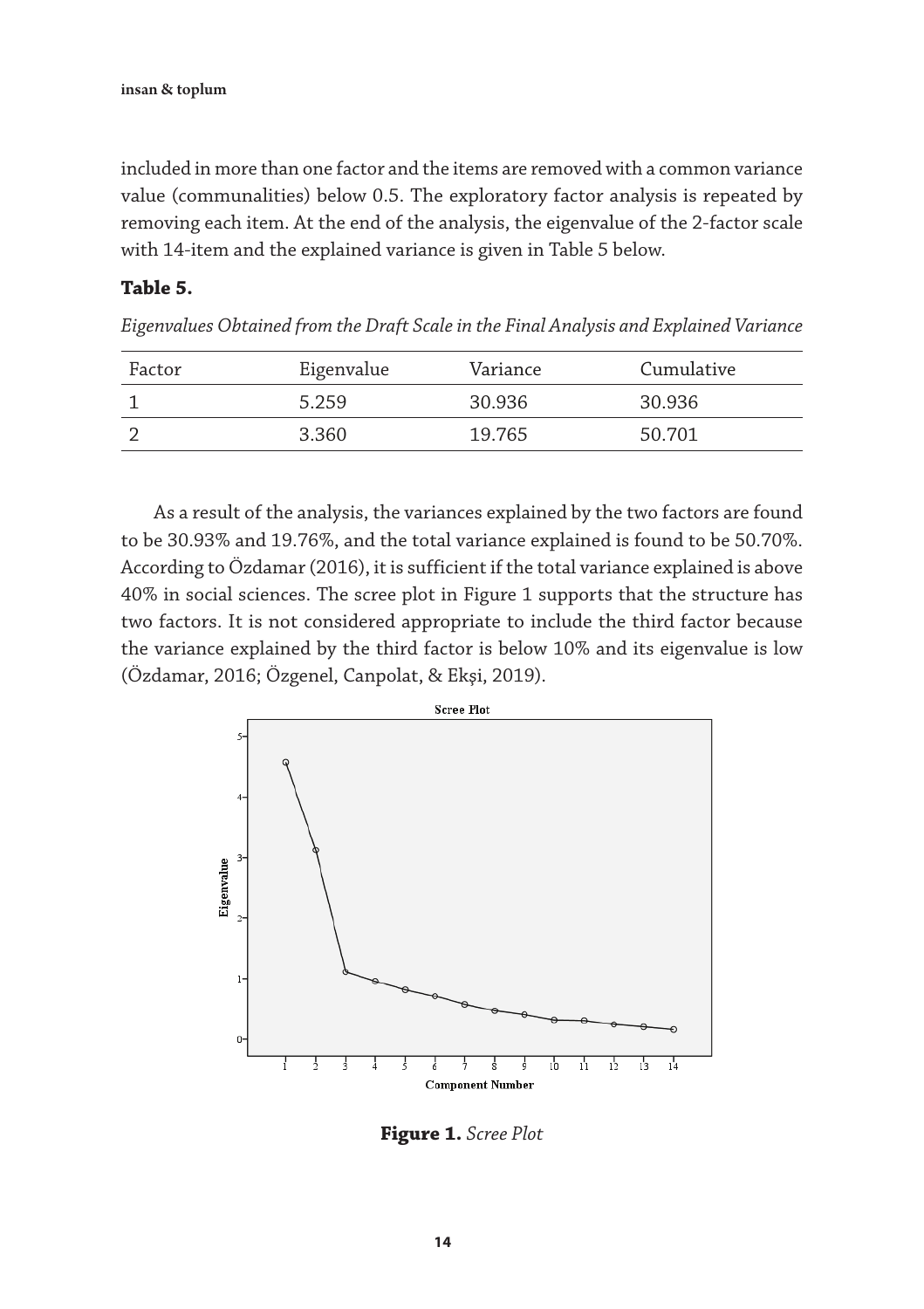The KMO value for the new structure is found to be 0.806. Table 6 presents the results of the items, factor loads, item-total correlation coefficients, and the reliability of the factors.

#### **Table 6.**

|                                                                                                                                                               | Factor load              |                      |              |
|---------------------------------------------------------------------------------------------------------------------------------------------------------------|--------------------------|----------------------|--------------|
|                                                                                                                                                               | Factor 1                 | Factor 2             | Item-Total   |
| Item                                                                                                                                                          | Data Skills<br>and Tools | Journalism<br>Skills | correlations |
| I can use systems such as Dive, Protein<br>Dashboard, that are used to report<br>data without writing code.                                                   | 0.866                    |                      | 0.767        |
| I can use data visualizer programs like<br>"Insight", "Flourish", "Datawrapper",<br>"Morph" to create images and<br>infographics.                             | 0.844                    |                      | 0.755        |
| I can use programs that analyze<br>qualitative data such as Nvivo, ATLAS.ti.                                                                                  | 0.836                    |                      | 0.718        |
| I can use data journalism platforms<br>like Workbench.                                                                                                        | 0.765                    |                      | 0.663        |
| I can use programs such as SPSS,<br>RStudio that can analyze quantitative<br>data.                                                                            | 0.760                    |                      | 0.701        |
| I can create the necessary software<br>and coding (HTML, CSS, Java,<br>etc.) to establish the infrastructure<br>to broadcast my news on digital<br>platforms. | 0.642                    |                      | 0.547        |
| I can modify videos to adapt news<br>content using various software and<br>applications such as Adobe Premiere,<br>Final Cut.                                 | 0.619                    |                      | 0.554        |
| I can organize the collected data with<br>data cleaning tools like OpenRefine<br>and Breve.                                                                   | 0.605                    |                      | 0.519        |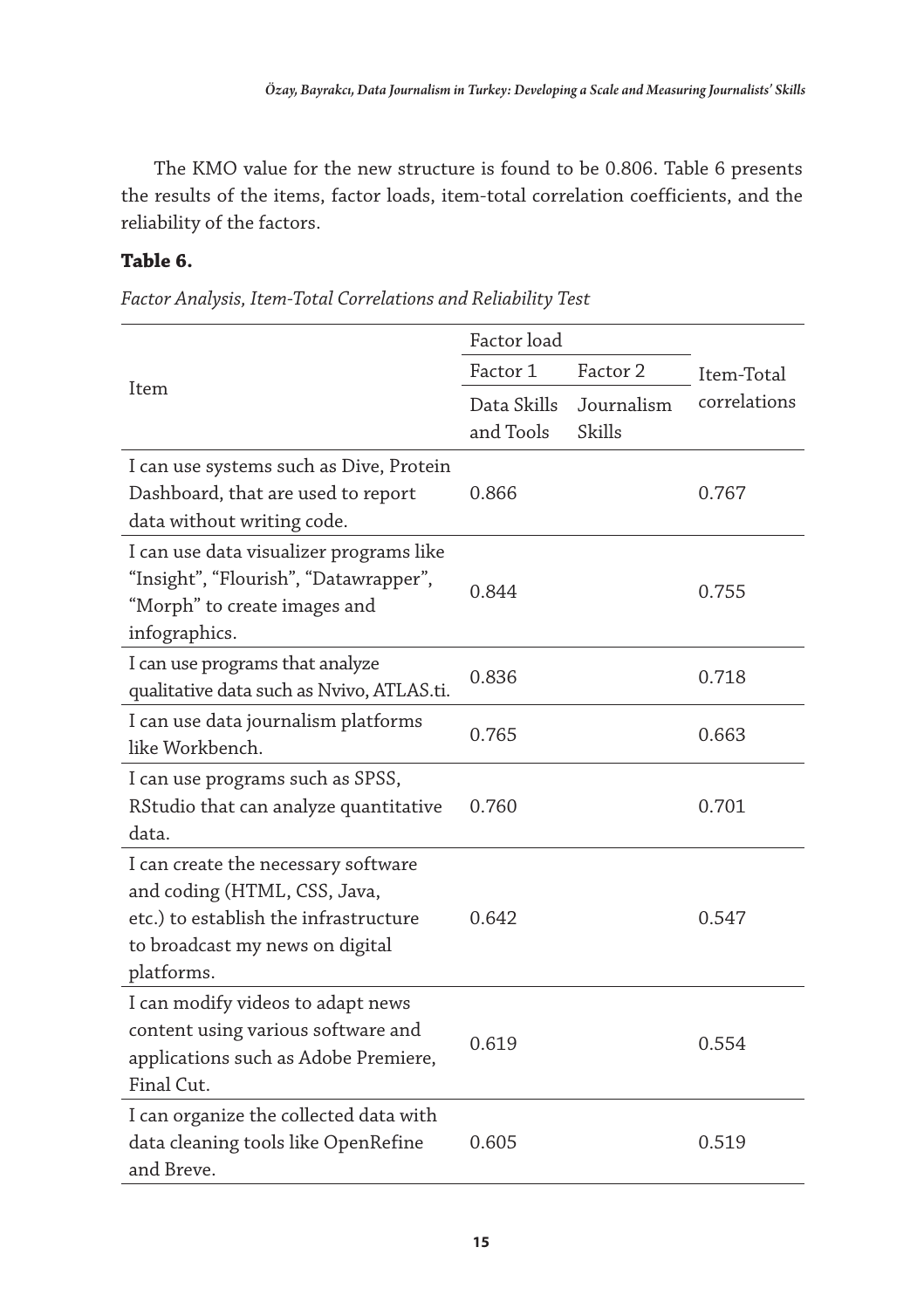| I can uncover fake videos edited with<br>artificial intelligence software using<br>various applications and software. | 0.523            |                  | 0.509                              |
|-----------------------------------------------------------------------------------------------------------------------|------------------|------------------|------------------------------------|
| I can use social media platforms to<br>produce content.                                                               |                  | 0.757            | 0.622                              |
| I can investigate the reliability of news<br>or information through digital sources.                                  |                  | 0.733            | 0.624                              |
| I can evaluate the reliability of<br>the news source in the digital<br>environment.                                   |                  | 0.722            | 0.557                              |
| I can effectively use social networks<br>and websites to access information in<br>journalism.                         |                  | 0.705            | 0.541                              |
| I can effectively follow the news<br>verification steps.                                                              |                  | 0.679            | 0.601                              |
| I can use social media platforms as a<br>means of publishing the news.                                                |                  | 0.668            | 0.524                              |
| I can effectively use platforms such as<br>web archives, confirmation sites, etc.<br>to verify the news.              |                  | 0.569            | 0.485                              |
| I can produce news by regularly checking<br>public open data sources (TÜİK, World<br>Health Organization, etc.).      |                  | 0.472            | 0.402                              |
| Eigenvalue                                                                                                            | 5.259            | 3.36             |                                    |
| Explained Variance (%)                                                                                                | 30.936           | 19.765           | Total:50,7%                        |
|                                                                                                                       |                  |                  |                                    |
|                                                                                                                       | Faktör 1:        | Faktör 2:        | Ölçek Geneli:<br>$\alpha = 0,856$  |
| Cronbach Alpha                                                                                                        | $\alpha = 0,883$ | $\alpha = 0,821$ | Overall scale:<br>$\alpha = 0,856$ |

When Table 6 is examined, it is seen that items in factor 1 are related to quantitative and qualitative data analysis, data communication, data visualization, and tools/ software in data journalism. Therefore, this factor is named "Data Skills and Tools." '. In the literature, Sütçü and Öztezcan (2020, p. 281) include the dimensions of "Technological Tool Usage" and "Analysis Tools Knowledge'' in the knowledge skills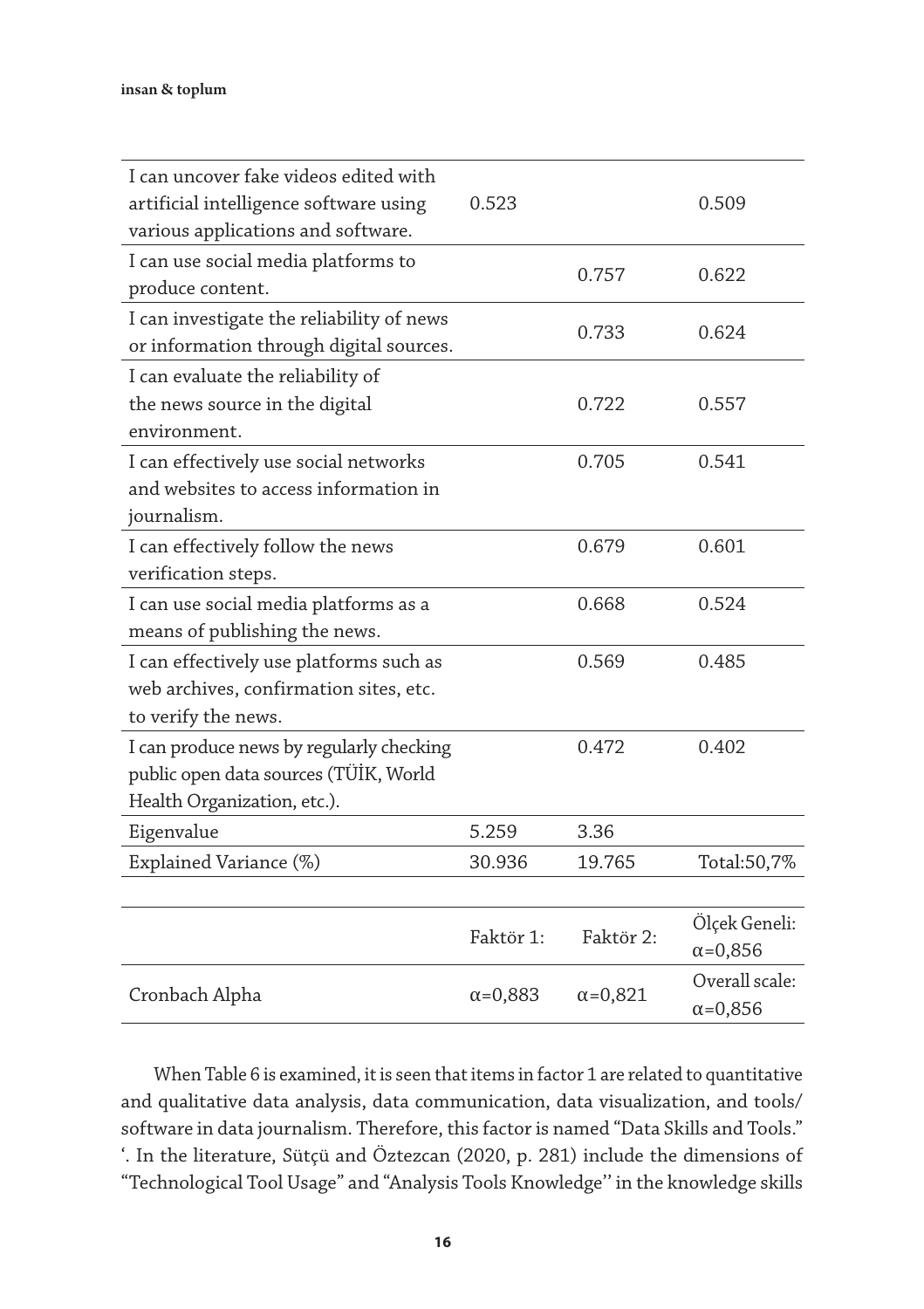that data journalists should have. Heravi and Lorenz (2020, p. 34) have used the concept of "data skills'' in data journalists. In the literature, data skills are emphasized in studies related to data journalism (Bounegru, Chambers, & Gray, 2012; Bradshaw, 2017; Young, Hermida, & Fulda, 2018; Knight, 2015; Narmanlıoğlu, 2021). When the items in Factor 2 are examined, this factor is called "Journalism Skills'' because there are skills related to journalism such as producing content and news, following open data sources, researching, and confirming the news. Journalism skills are a factor for data journalism as data journalism puts the principles of journalism such as researching the news, writing the story of the news, and spreading the news, and data is the source for journalism. (Appelgren & Nygren, 2014; Borges-Rey, 2020; Heravi, 2019; Heravi & Lorenz, 2020, Narmanlıoğlu, 2021).

Expert views are taken for the content and face validity of the scale, exploratory factor analysis is applied for the construct validity and it is concluded considering the findings that the scale is valid. To determine reliability, the following factors are examined including Cronbach Alpha internal consistency analysis, item-total correlations, item discrimination for Lower-Upper groups, and finally Pearson Product Moments Correlation Coefficient between factors.

The Cronbach Alpha reliability coefficient has been taken into consideration to evaluate the reliability of both the overall scale and subfactors. As seen in Table 6, the Cronbach Alpha reliability coefficient of the overall scale is found to be 0.856; reliability coefficients for the subfactor of data skills and tools are found to be 0.883, and reliability coefficients for the subfactor of journalism skills are found to be 0.821, respectively. Cronbach Alpha internal consistency coefficients indicate that the overall scale and two sub-factors have good reliability levels (Cronbach & Meehl, 1955; Büyüköztürk, Akgün, Karadeniz, Demirel, & Çakmak, 2021; Kılıç, 2016).

When Table 6 is reviewed, it is concluded that the item-total coefficients of the items in the data journalism scale are significant  $(p<0.01)$  and it is between r=0.767 and r=0.402. It is claimed that items with item-total correlations above 0.30 are good items with a discriminating feature (Büyüköztürk, 2002; Field, 2009; Tavşancıl 2014).

In addition, it is tested whether the items differentiated the upper and lower groups as a result of the total scores obtained from the data journalism scale. The participants are ranked according to their total scores and divided into 27% upper and lower groups, and the independent sample t-test has been applied and the results are given.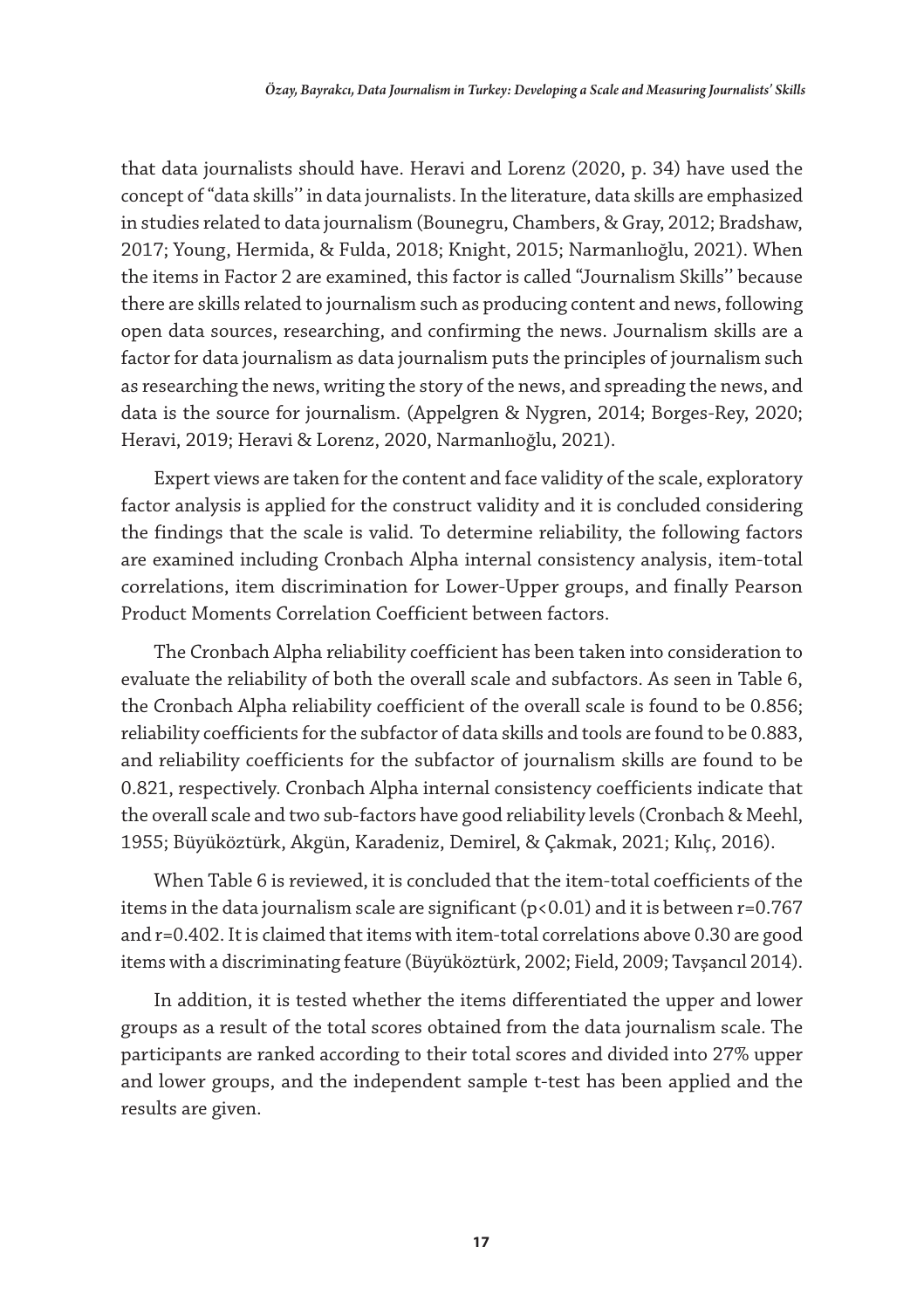### **Table 7.**

*Item Discrimination Analysis*

| Item           | Group | N  | $\bar{\mathrm{x}}$ | <b>SD</b> | F      | T         | $\, {\bf p}$ |
|----------------|-------|----|--------------------|-----------|--------|-----------|--------------|
|                | Lower | 84 | 1.29               | 0.554     | 16.306 |           |              |
| 1              | Upper | 80 | 3.13               | 1.244     |        | $-8.718$  | 0.000        |
| $\overline{2}$ | Lower | 84 | 1.38               | 0.697     | 11.286 | $-9.183$  | 0.000        |
|                | Upper | 80 | 3.38               | 1.213     |        |           |              |
| 3              | Lower | 84 | 1.31               | 0.604     |        |           |              |
|                | Upper | 80 | 3.10               | 1.355     | 19.242 | $-7.790$  | 0.000        |
|                | Lower | 84 | 1.55               | 0.772     |        |           |              |
| $\overline{4}$ | Upper | 80 | 3.50               | 1.155     | 6.485  | $-9.043$  | 0.000        |
|                | Lower | 84 | 1.33               | 0.570     |        |           |              |
| 5              | Upper | 80 | 3.78               | 1.187     | 32.473 | $-12.960$ | 0.000        |
|                | Lower | 84 | 1.71               | 1.066     |        | $-6.366$  | 0.000        |
| 6              | Lower | 80 | 3.43               | 1.357     | 4.052  |           |              |
| $\overline{7}$ | Upper | 84 | 1.98               | 1.316     | 2.671  | $-9.175$  | 0.000        |
|                | Lower | 80 | 4.43               | 1.083     |        |           |              |
| 8              | Upper | 84 | 1.90               | 1.008     | 1.085  | $-7.033$  | 0.000        |
|                | Lower | 80 | 3.60               | 1.172     |        |           |              |
| 9              | Upper | 84 | 1.45               | 0.803     | 16.546 | $-8.341$  |              |
|                | Lower | 80 | 3.48               | 1.339     |        |           | 0.000        |
| 10             | Upper | 84 | 3.48               | 1.348     | 26.567 | $-5.438$  | 0.000        |
|                | Lower | 80 | 4.73               | 0.554     |        |           |              |
| 11             | Upper | 84 | 3.45               | 1.214     |        |           |              |
|                | Lower | 80 | 4.63               | 0.628     | 20.416 | $-5.453$  | 0.000        |
| 12             | Lower | 84 | 3.21               | 1.180     |        | $-4.712$  | 0.000        |
|                | Upper | 80 | 4.28               | 0.816     | 2.749  |           |              |
| 13             | Lower | 84 | 3.90               | 1.008     | 3.434  | $-3.383$  |              |
|                | Upper | 80 | 4.60               | 0.841     |        |           | 0.001        |
|                | Lower | 84 | 3.62               | 1.147     | 14.323 | $-5.024$  | 0.000        |
| 14             | Upper | 80 | 4.65               | 0.622     |        |           |              |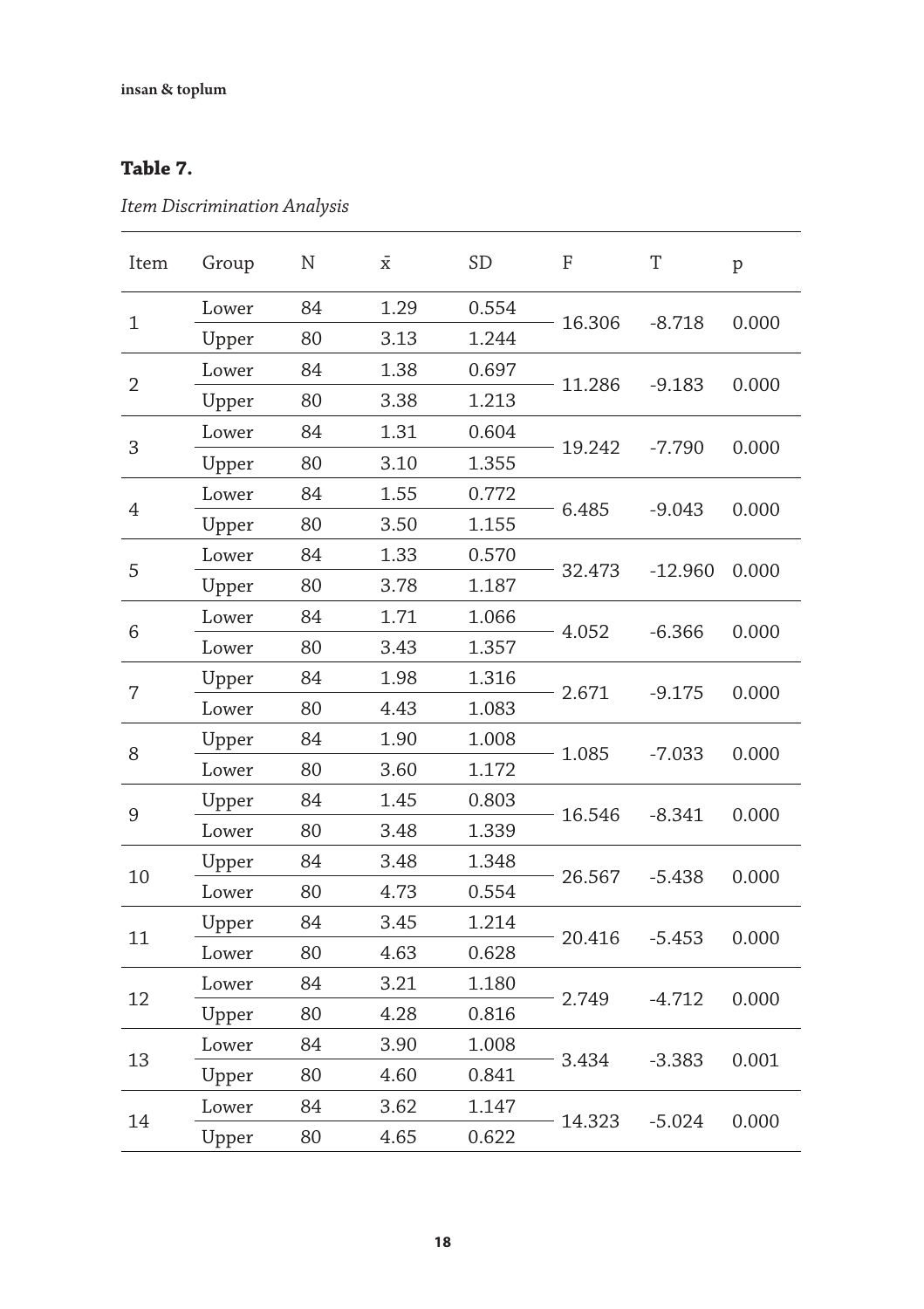| 15 | Lower | 84 | 3.67 | 1.337 | 17.431 | -3.878   | 0.000 |
|----|-------|----|------|-------|--------|----------|-------|
|    | Upper | 80 | 4.60 | 0.744 |        |          |       |
| 16 | Lower | 84 | 3.05 | 1.268 |        | -7.560   | 0.000 |
|    | Upper | 80 | 4.70 | 0.564 | 18.955 |          |       |
| 17 | Lower | 84 | 3.36 | 1.165 | 13.435 | $-6.054$ | 0.000 |
|    | Lower | 80 | 4.65 | 0.700 |        |          |       |

When both the mean score of the overall scale and the results for each item are examined, it is concluded that there is a statistically significant difference between the lower group ( $\bar{x}$ =2.44) and the upper groups ( $\bar{x}$ =4.03) (p<0.05). This difference is in favor of the upper group, and as a result of these findings, it can be claimed that each item and overall scale have distinctiveness.

It examined the relationships between the factors of the Data Journalism Scale and the overall scale. For this purpose, Pearson Moments Product Correlation analysis is performed and the results are given in Table 8.

#### **Table 8.**

| Pearson Product Moment Correlation Between Factors |  |
|----------------------------------------------------|--|
|----------------------------------------------------|--|

|                          |                     | Journalism<br>Skills | Data Skills<br>and Tools | Scale    |
|--------------------------|---------------------|----------------------|--------------------------|----------|
| Journalism<br>Skills     | Pearson Correlation | 1                    | $.230**$                 | $.676**$ |
|                          | Sig. (2-tailed)     |                      | .000                     | .000     |
| Data Skills<br>and Tools | Pearson Correlation |                      | 1                        | $.872**$ |
|                          | Sig. (2-tailed)     |                      |                          | .000     |
| Scale                    | Pearson Correlation |                      |                          |          |
|                          | Sig. (2-tailed)     |                      |                          |          |
| ** $p<0.01$              |                     |                      |                          |          |

When Table 8 is examined, there is a positive, weak, and statistically significant relationship ( $r=0.230$ ;  $p<0.01$ ) between the journalism skills factor, data skills and tools. It is already expected that the factors should show a statistically significant relationship among themselves. On the other hand, it is recommended that this correlation coefficient should be neither too high nor too low (Gündüz & Çoşkun, 2012; Tavşancıl, 2014). It is observed that the level of correlation between both factors ( $r=0.230$ ) is not too high or too low. Data Journalism Scale has a strong positive correlation with the subfactor of data skills and tools ( $r=0.872$ ;  $p<0.01$ ) and the subfactor of journalism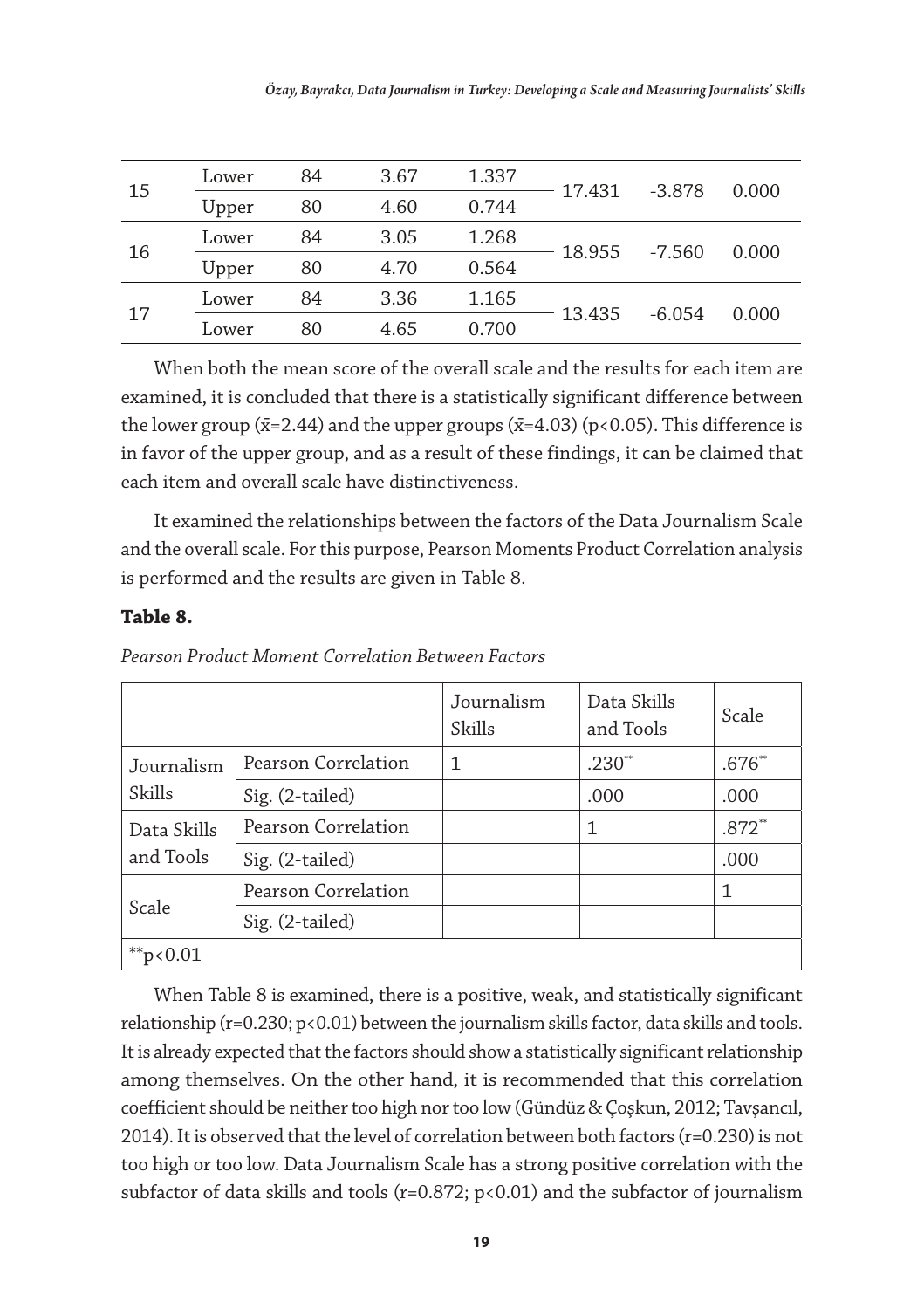skills ( $r=0.676$ ;  $p<0.01$ ). The strong correlation between the factors and overall scale supports that the scale has internal consistency and reliability.

Finally, current levels of data journalism are attempted to be revealed by analyzing the overall data journalism and then factor scores of the journalists who participated in the study registered with the BIK. The scores of the participants are given below.

#### **Table 9.**

|  | The Scores of the Journalists |
|--|-------------------------------|
|--|-------------------------------|

| Factors               | N   | X     | SD    |        | df  |       |
|-----------------------|-----|-------|-------|--------|-----|-------|
| Data Skills and Tools | 304 | 2.359 | 0.955 | 29.955 | 303 | 0.000 |
| Journalism Skills     | 304 | 4.122 | 0.713 | 70.096 | 303 | 0.000 |
| Data Journalism Scale | 304 | 3.189 | 0.667 | 57.888 | 303 | 0.000 |

The mean score of the data journalism scale taken by journalists participating in the research is 3.189; the mean of data skills and tools subfactor is 2.359 and the mean of journalism skills subfactor is 4.122. A statistically significant difference is found between the two factors (p<0.05). It has been determined that journalists registered with the Press Agency and participating in the research have high journalism skills  $(x=4.122)$ , while their data skills and tools  $(x=2.359)$  are quite low.

#### Discussion And Result

This study aims to draw attention to the lack of quantitative studies on data journalism which has emerged as innovative journalism and to develop an original scale that will reveal the data journalism competencies of news producers. The majority of studies on data journalism have been carried out using qualitative research methods. In these studies, in-depth interviews were conducted with news producers about data journalism, and the deficiencies observed in the field were emphasized and certain suggestions were made. By taking into account the fair implementations of data journalism, it has been attempted to draw the conceptual framework of data journalism based on various news. In addition, when the literature is reviewed, it has been observed that measurability remains weak in determining the competencies needed for effective data journalism. The main research problem of this study has emerged from these discussions and it has been attempted to reveal which competencies can be evaluated within data journalism.

Data journalism, as mentioned earlier, puts journalism principles on the first rank. Heravi (2017) argues that journalism and research skills are the first competencies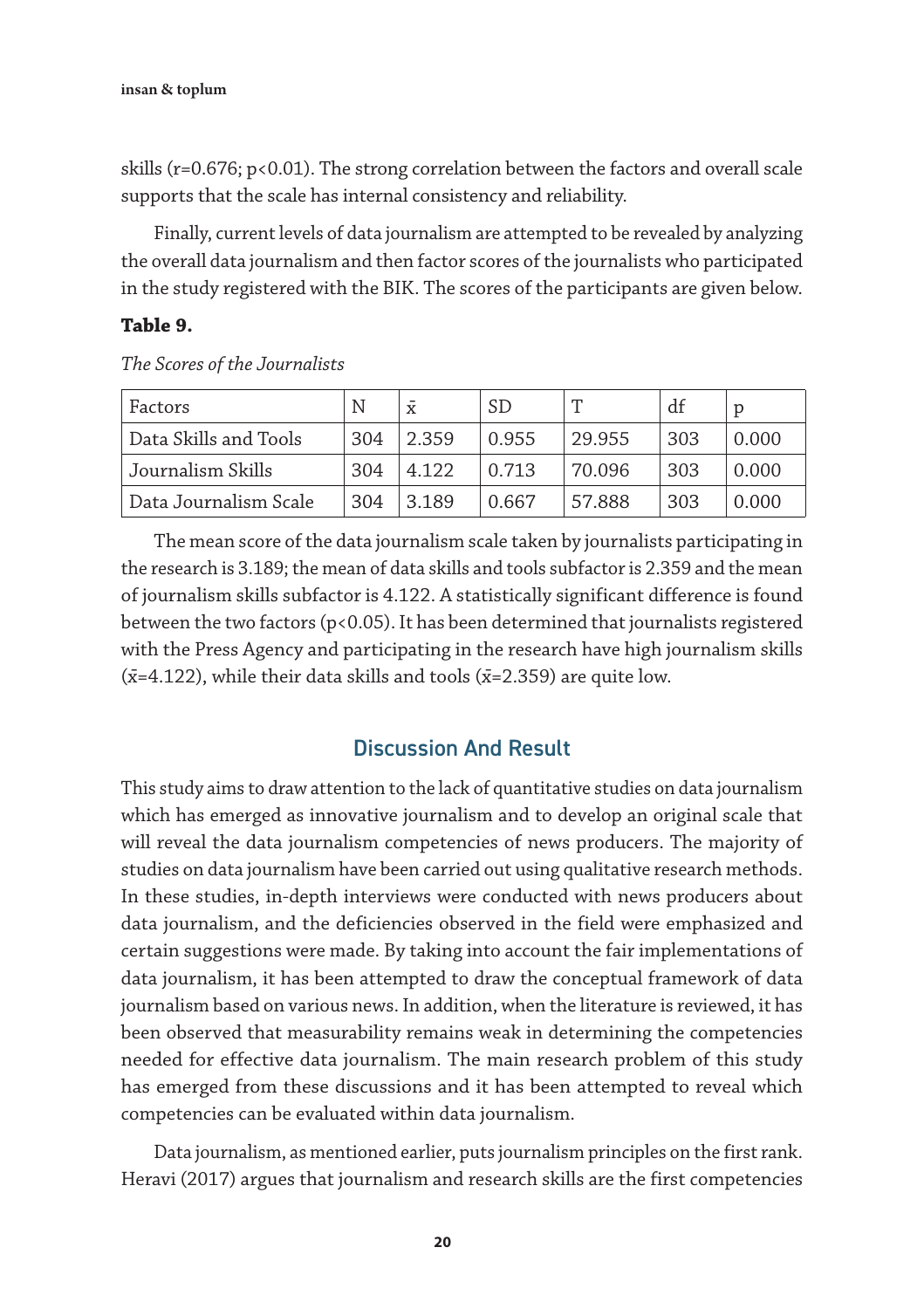any student should learn, putting journalism first and other data and computational skills second. The most important topics to be covered after journalism skills are data analysis skills, including familiarity with data and data sources, understanding of the process of data journalism projects, and sufficient statistical knowledge. The sub-factors of the Data Journalism Scale proposed in this study are formed as journalism and data skills. Expert views have been taken on the item pool including 21 items and the data have been analyzed as a result of the study. The total variance explained by the 14-item 2-factor scale is calculated as 50.7%, and this value is in the appropriate range for social sciences. The Cronbach Alpha reliability coefficient of the Data Journalism Scale is found to be 0.856; Cronbach Alpha reliability coefficient for data skills and tools factor is found to be 0.883 and journalism skills factor is found to be 0.821, respectively. It is concluded that both the overall scale and the sub-factors are reliable.

As a result of the study, the data journalism skills of the news producers have been measured and it is found out that the mean of journalism skills of the participants is high ( $\bar{x}$ =4.122); however, their data-related skills ( $\bar{x}$ =2.359) are relatively low. Among the possible reasons for this situation include that journalism education is shaped from the perspective of traditional understanding focused on social sciences, the inadequacy of digital technologies courses in the curriculum of communication faculties, and also, as Heravi (2019) emphasizes, news producers have prejudgments about coding and software. In a world where technological tools are so widespread in news production processes, increasing the data competencies of news producers is very crucial for journalism. Therefore, it is important to make necessary curriculum development studies to increase data skills in the higher education area that provides workforce to the media sector, to take steps to eliminate the prejudgments about software and coding, and to help understand data analysis and statistics in social sciences.

This study is important as it is a scale development study that can measure data journalism with the participation of news producers registered with the BIK, and through this scale, the data journalism levels of media producers are revealed. In addition to being a communication tool in journalism, the importance of data journalism is increasing as data is now a source for news. In this sense, it is recommended to apply this newly developed scale to different groups, to re-test the reliability and validity studies of the scale, and to reveal the data journalism skills of media workers on the outside of the BIK. Thus, it is expected that new quantitative studies will provide a new perspective to the literature that supports qualitative studies both for future researchers and for data journalism practice and research areas.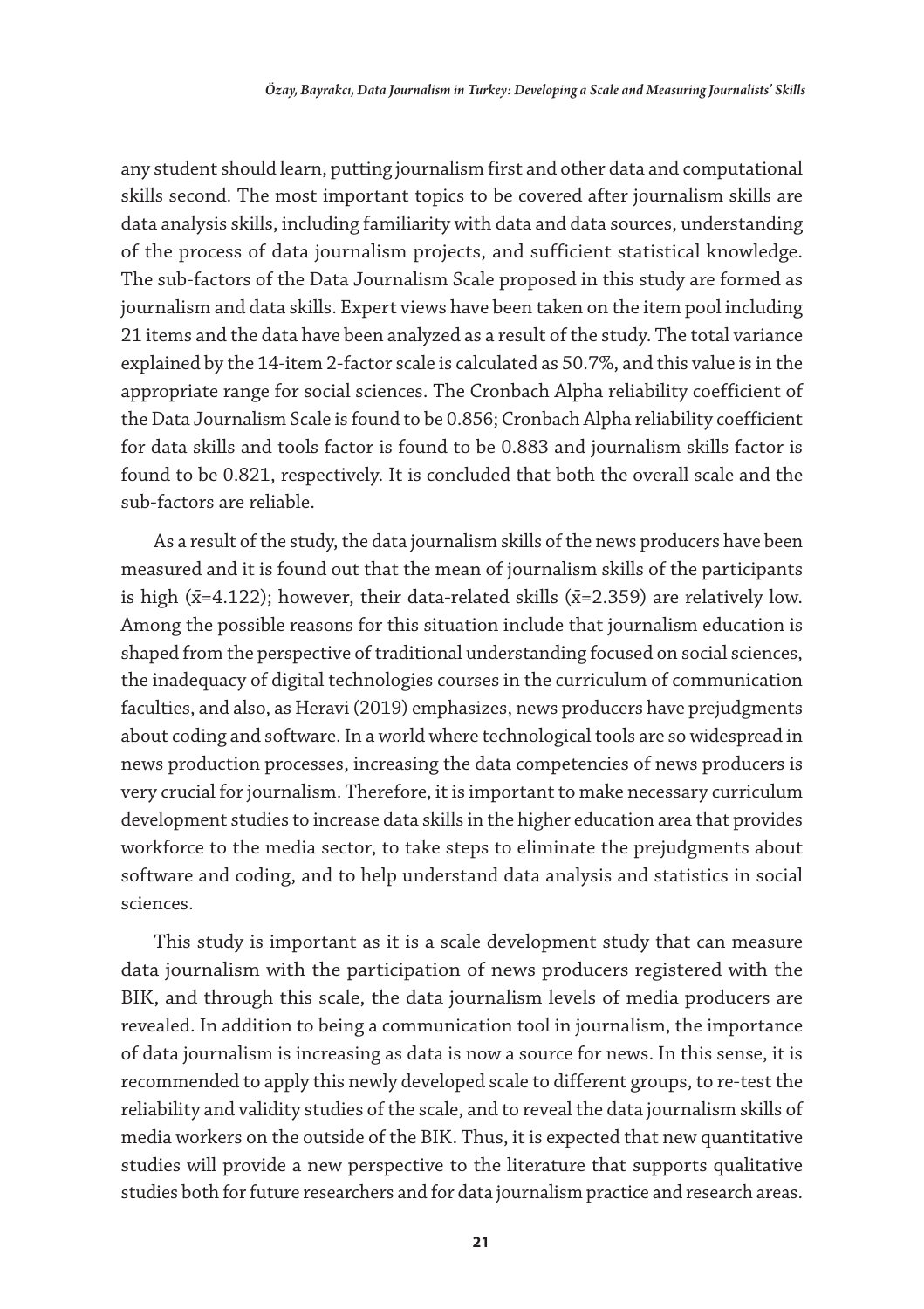### References | Kaynakça

- Akbulut, Y. (2010). *Sosyal bilimlerde SPSS uygulamaları sık kullanılan istatistiksel analizler ve açıklamalı SPSS*  çözümleri *[SPSS applications in social sciences frequently used statistical analyzes and annotated SPSS solutions].* İdeal Kültür Yayıncılık.
- Altun, Ü., Ü., N. (2019). *Bilginin görselleştirilmesi ve veri gazeteciliği: Anadolu Ajansı'nın infografik* üretimi üzerine *bir değerlendirme.* [Unpublished Master Thesis]. Gazi University Social Sciences Institution.
- Appelgren, E., & Nygren, G. (2014). Data journalism in Sweden. *Digital Journalism, 2*(3), 394-405.
- Arthur, C., (2010). *Analyzing data is the future for journalists, says Tim Berners-Lee.* Retrieved March 2, 2022 from https://www.theguardian.com/media/2010/nov/22/data-analysis-tim-berners-lee.
- Aslan, A., Bayrakcı, S., & Küçükvardar, M. (2016). Bilişim Çağında Geleneksel Gazeteciliğin Dönüşümü: Veri Gazeteciliği. *Marmara* İletişim *Dergisi,* 26, 55-70.
- Aucoin, J. (2007). *The evolution of American investigative journalism*. University of Missouri Press.
- Ausserhofer, J., Gutounig, R., Oppermann, M., Matiasek, S., & Goldgruber, E. (2020). The datafication of data journalism scholarship: Focal points, methods, and research propositions for the investigation of data-intensive news work. *Journalism*, 950-973. https:doi:10.1177/1464884917700667.
- Basın İlan Kurumu. (2020). *Basın* İlan *Kurumu 2020 basın* çalışanları *istatistikleri açıklandı [Press Advertisement Institution 2020 press staff statistics announced].* Basın İlan Kurumu. Retrieved June 14, 2021, from https://bik.gov.tr/wp-content/uploads/2020/08/Basin-Istatistikleri-2020.pdf.
- Borges-Rey, E. (2020). Towards an epistemology of data journalism in the devolved nations of the United Kingdom: Changes and continuities in materiality, performativity and reflexivity. *Journalism, 21*(7), 915-952.
- Bounegru, L., Chambers, L. & Gray, J. (2012). *The data journalism handbook.* Amsterdam University Press.
- Bradshaw, P. (2017). *The online journalism handbook: Skills to survive and thrive in the digital age.* Routledge.
- Büyüköztürk, Ş. (2002). *Testlerin geçerlik ve güvenirlik analizlerinde kullanılan bazı istatistikler, sosyal bilimler için veri analizi el kitabı [Some statistics used in validity and reliability analysis of tests, data analysis handbook for social sciences].* Pegem A Yayıncılık.
- Büyüköztürk, Ş., Akgün, Ö., Karadeniz, Ş., Demirel, F., & Çakmak, E. K. (2021). *Eğitimde bilimsel araştırma yöntemleri [Scientific research methods in education].* Pegem.
- Can, S., Koz, K., & Işık, U. (2018). Use of infographics in data journalism. *Uluslararası Medeniyet* Çalışmaları *Dergisi*, *3*(2), 156-171. Retrieved 10 June, 2021, from https://dergipark.org.tr/en/pub/inciss/issue/57374/812866.
- Cronbach, L. J., & Meehl, P. E. (1955). Construct validity in psychological tests. *Psychological Bulletin*, 281- 302.
- Çay, E. (2020). *Türkiye'de veri gazeteciliğinin yapısal sorunları* [Unpublished Master Thesis]. Marmara University Social Sciences Institution.
- Bayraktar, G. (2018). *Türkiye'de veri gazeteciliği medya profesyonellerinin veri gazeteciliği algısı* üzerine *bir araştırma.* [Unpublished Master Thesis]. Marmara University Social Sciences Institution.
- Çokluk, Ö., Şekercioğlu, G., & Büyüköztürk, Ş. (2018). *Sosyal bilimler için* çok *değişkenli istatistik: SPSS ve LISREL uygulamaları [Multivariate statistics for social sciences: applications of SPSS and LISREL].* Pegem Akademi.
- Davis, L. L. (1992). Instrument review: Getting the most from a panel of experts. *Applied Nursing Research*, 194-197. https:doi.10.1016/S0897-1897(05)80008-4.
- Doğu, B. (2015). Veri Haberciliği: Demokratik Medya İçin Olanaklar. *Folklor/Edebiyat* , *21*(83), 181-197. Retrived July 5, 2021 from https://dergipark.org.tr/tr/pub/fe/issue/26049/274357.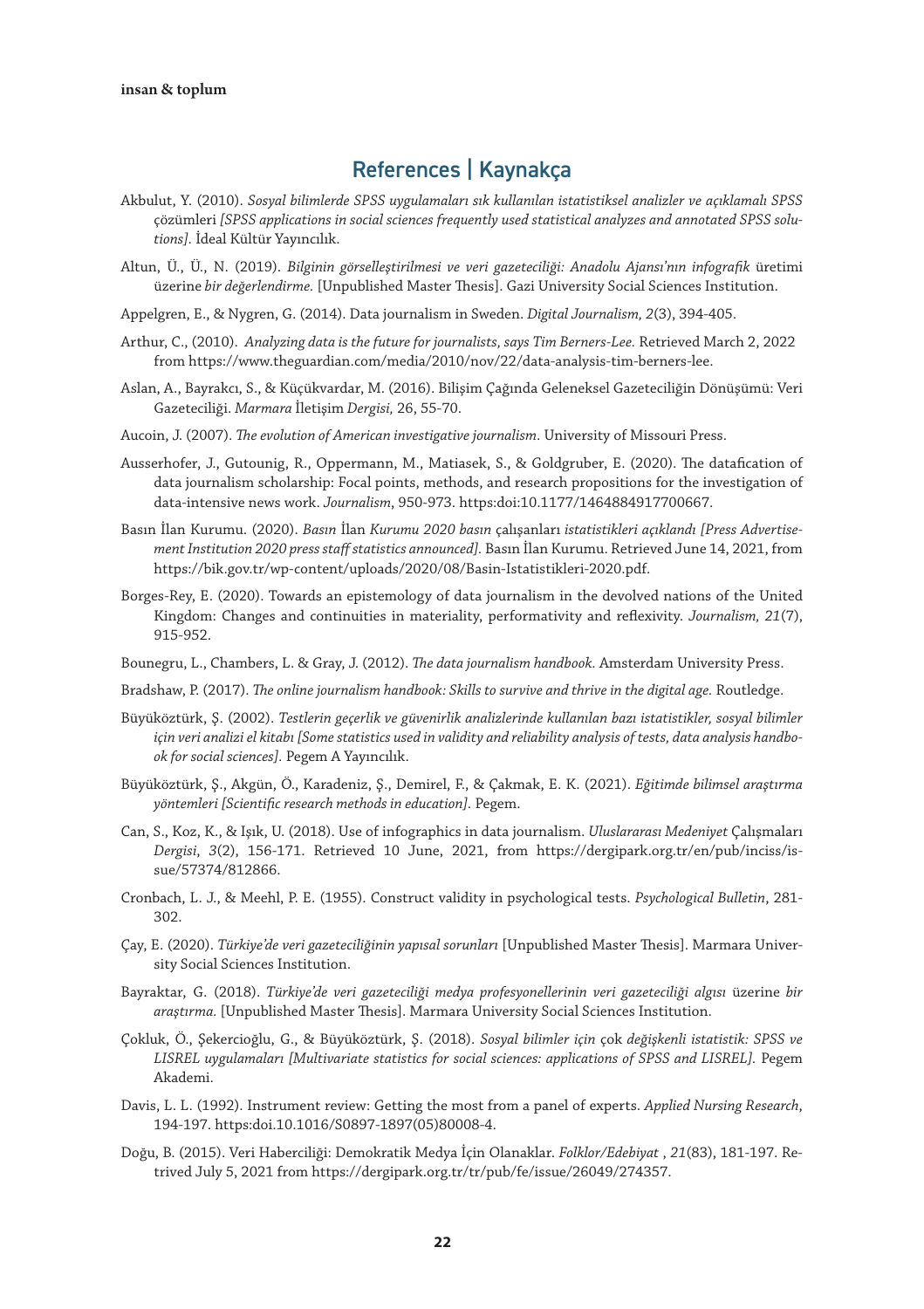- Erkmen, Ö. (2018). Büyük veri ve gazetecilik: Veri gazeteciliği demokrasi, katılım ve gazeteciliğe dair anlayışımızı nasıl dönüştürebilir? *Akdeniz* Üniversitesi İletişim *Fakültesi Dergisi*, (30), 322-344. https: doi.10.31123/akil.464511.
- Erkmen, Ö. (2020). Türkiye örnekleminde veri gazeteciliği uygulamaları ve demokrasi ilişkisi üzerine bir değerlendirme. *Connectist: Istanbul University Journal of Communication Sciences*, (58), 65-103. https: doi.10.26650/CONNECTIST2020-0007.
- Etikan, I., Musa, S. A., & Alkassim, R. S. (2016). Comparison of convenience sampling and purposive sampling. *American Journal of Theoretical and Applied Statistics, 5*(1), 1-4.
- Felle, T. (2015). Accountability meets engagement: data journalism's watchdog role? In T. Felle, J. Mair, & D. Radcliffe (Eds.), *Data journalism: Inside the global future* (p.167-176), Abramis Academic.
- Field, A. (2009). *Discovering statistics using SPSS.* Sage publications.
- Fraenkel, J. R., & Wallen, N. E. (2011). *How to Design and Evaluate Research in Education.* McGraw-Hill.
- Furuncu, D., (2019). *Haber* üretim *pratikleri bağlamında veri gazeteciliği: Türkiye'deki gazetecilerin veri gazeteciliğine yaklaşımı* [Unpublished doctoral dissertation]. Maltepe University Social Sciences Institution.
- Genel, G. M., Sayar, E. T., & Sayar, B. (2018). Veri gazeteciliğinin gelişimine yönelik bir değerlendirme. *In International Conference on Data Science and Application Proceedings* (p. 73-84).
- Girgin, A. (2008). *Gazeteciliğin temel ilkeleri [Basic principles of journalism]*. Der Yayınları.
- Girgin, A., & Özay, S. (2013). *Haber yazma teknikleri [Techniques for news writing]*. Der Yayınları.
- Gündüz, Y., & Çoşkun, Z. S. (2012). Öğrenci algısına göre öğretmen etik değerler ölçeğinin geliştirilmesi: Geçerlik ve güvenirlik çalışması. *Ahi Evran* Üniversitesi *Kırşehir Eğitim Fakültesi Dergisi (KEFAD), 13*(1), 111-131.
- Heravi, B. R. (2019). 3Ws of data journalism education. *Journalism Practice*, 349-366. https: doi:10.1080/17512786.2018.1463167.
- Heravi, B. R., & Lorenz, M. (2020). Data journalism practices globally: Skills, education, opportunities, and values. *Journalism and Media*, 26-40.
- Holovaty, A. (2006). *A fundamental way newspaper sites need to change.* Retrieved September 20, 2021 from http://www.holovaty.com/writing/fundamental-change.
- Erol, S., & Işıklı, S. (2019). Türkiye'de veri haberciliği üzerine bir değerlendirme [An evaluation on data journalism in Turkey]. *ISophos*, *2*(2), 143-163.
- Kılıç, S. (2016). Cronbach'ın Alfa güvenirlik katsayısı [Cronbach's Alpha reliability coefficient]. *Journal of Mood Disorders, 6*(1), 47-48.
- Knight, M. (2015). Data journalism in the UK: a preliminary analysis of form and content. *Journal of Media Practice, 16*(1), 55-72. https:doi:10.1080/14682753.2015.1015801.
- Koç, M. (2019). *Türkiye'de veri gazeteciliği ve infografik uygulamaları: Anadolu ajansı'nın veri gazeteciliği kullanımı* üzerine *bir inceleme* [Unpublished Master Thesis]. Kocaeli University Social Sciences Institution.
- Livberber, T. (2021). Veri haberciliği: Şeffaf topluma teşvik mi? Kişisel veri mahremiyeti pazarlaması mı? *Mehmet Akif Ersoy* Üniversitesi İktisadi *ve* İdari *Bilimler Fakültesi Dergisi*, *8*(1), 171-196. https:doi:10.30798/ makuiibf.796385.
- Lück, J., & Schultz, T. (2019). Investigative Data Journalism in a Globalized World. *Journalism Research,* 2 (2), 93-114.
- Narin, B., Fırat, F., Fırat, D., & Ayaz, B. (2017). Büyük veri ve gazetecilik ilişkisi bağlamında veri gazeteciliği. *AJIT-e: Bilişim Teknolojileri Online Dergisi, 8*(30), 215-235. https:doi:10.5824/1309-1581.2017.5.010.x
- Narmanlıoğlu, H. (2021). Veri gazeteciliği ve veri manipülasyonu. O. Çalışkan (ed.), Çarpıtılmış *gerçekliğin inşası Cilt 2* (p. 47-63). Nobel Akademi.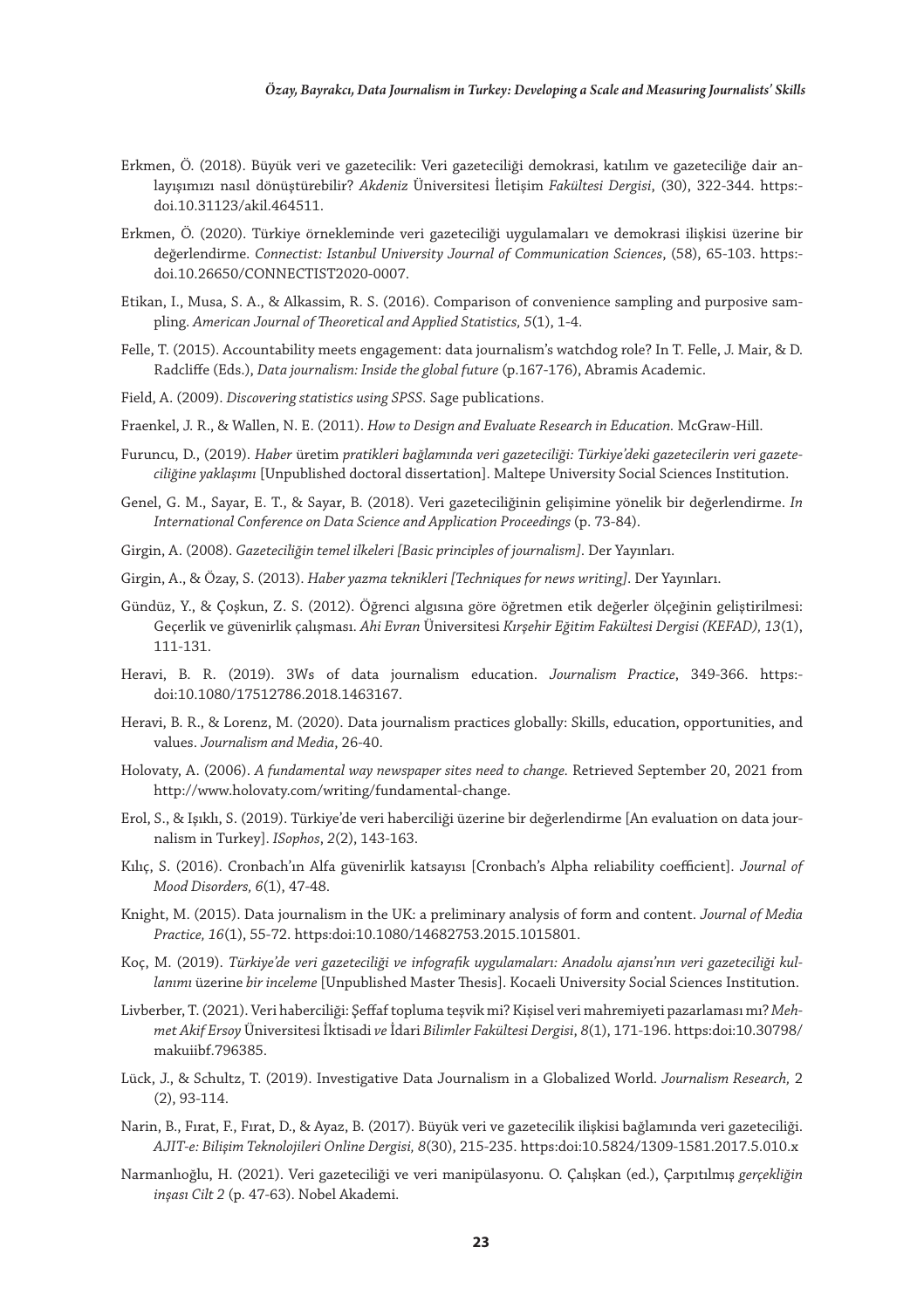- Nasution, A., F. (2019). *Araştırmacı gazetecilikte veri gazeteciliği kullanımı : Panama belgeleri konusunda bir analiz* çalışması*. .* [Unpublished Master Thesis]. Gazi University Social Sciences Institution.
- Niles, R. (2009). How programmers/journalists are changing the news. Retrieved September 12, 2021. http://mashable.com/2009/12/11/programmer-journalists/#qRRxifLiHgqR Erişim tarihi:11.10.2017
- Oran, İ., (2017). *A qualitative analysis of data journalism practice in Turkey* [Unpublished Master Thesis]. Kadir Has University Social Sciences Institution.
- Özdamar, K. (2016). *Eğitim sağlık ve davranış bilimlerinde* ölçek *ve test geliştirme yapısal eşitlik modellemesi [Scale and test development structural equation modeling in education, health and behavioral sciences].* Nisan Kitabevi Yayınları.
- Özgenel, M., Canpolat, Ö., & Ekşi, H. (2019). Ergenler için Sosyal Medya Bağımlılığı Ölçeği (ESMBÖ): Geçerlik ve güvenirlik çalışması [Social Media Addiction Scale for adolescents: Validity and reliability study]. *Addicta: The Turkish Journal on Addictions*, 6(3), 629-662.
- Palomo, B., Teruel, L., & Castilla, E. B. (2019). Data journalism projects based on user-generated content, how *La Nacion* data transforms active audiences into staff. *Digital Journalism*, 1270-1288.
- Rinsdorf, L., & Boers, R. (2016). *The need to reflect: Data journalism as an aspect of disrupted practice in digital journalism and in journalism education.* Retrieved August 30, 2021 from https://iase-web.org/documents/papers/rt2016/Rinsdorf.pdf.
- Rogers, R. (2013). *Digital methods for web research*. Retrieved September 7, 2021 from https://www.researchgate.net/profile/Richard-Rogers-7/publication/299863827\_Digital\_Methods\_for\_Web\_Research/ links/5c0fbd0a299bf139c750a18d/Digital-Methods-for-Web-Research.pdf.
- Seyidov, I . (2020). On conceptual and methodological deficiencies of data journalism-related studies in Turkey *. Connectist: Istanbul University Journal of Communication Sciences*, (58), 273-289. https: doi.10.26650/CONNECTIST2020-0070.
- Sütçü, C. S., & Öztezcan, B. A. (2020). Veri bilimi bağlamında veri haberciliği yaklaşımı. Ö. Erkmen, B. Ataman, & B. Çoban (eds.), *Yeni gazetecilik-mecralar, deneyimler, olanaklar* (s. 269-300). Epsilon Yayınevi.
- Tabachnick, B. G., & Fidell, L. S. (2007). *Using Multivariate Statistics*. Pearson Publishing.
- Tavşancıl, E. (2014). *Tutumların* ölçülmesi *ve SPSS ile veri analizi [Measuring attitudes and data analysis with SPSS].* Nobel Press.
- Veglis, A., & Bratsas, C. (2017). Towards a taxonomy of data journalism*. Journal of Media Critiques, 3*(11), 109-121. https:doi:10.17349/jmc117309.
- Weber, W. (2017). Interactive information graphics. Information design: Research and
- practice, 172.
- Wibke, W., Engebretsen, M., & Mennedy, H. (2018). Data stories. Rethinking journalistic storytelling in the context of data journalism*. Studies in Communication Sciences*, *18*(1), 191–206.
- Young, M. L., Hermida, A., & Fulda, J. (2018). What makes for great data journalism? *Journalism Practice*, 115-135. https:doi:10.1080/17512786.2016.1270171
- Yurdugül, H. (2005). Ölçek geliştirme çalışmalarında kapsam geçerliği için kapsam geçerlik indekslerinin kullanılması. *XIV. Ulusal Eğitim Bilimleri Kongresi* (s. 1-6). Denizli: Pamukkale Universitt Education Faculty. Retrieved March 21, 2019 from http://yunus.hacettepe.edu.tr/~yurdugul/3/indir/PamukkaleBildiri. pdf.
- Zinderen, A. (2019). *Veri gazeteciliği ve infografik haber tasarımına yönelik uygulamalı bir analiz* [Unpublished doctoral dissertation]. Atatürk University Social Sciences Institution.